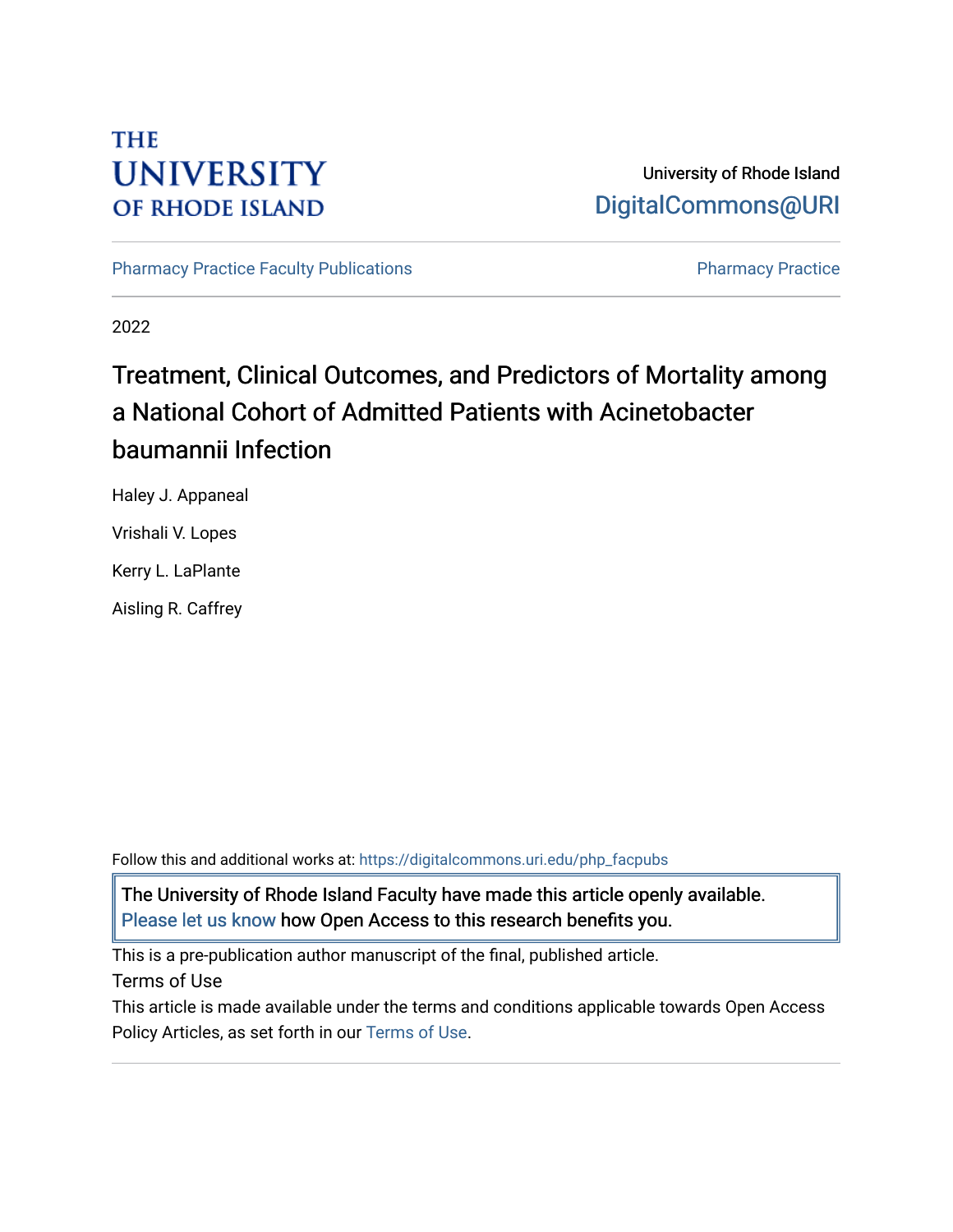**Title:**

- Treatment, clinical outcomes, and predictors of mortality among a national cohort of admitted
- patients with *Acinetobacter baumannii* infection
- 
- **Running title:**
- *Acinetobacter baumannii* infection mortality predictors
- 

## **Authors:**

- 10 Haley J. Appaneal, PharmD,  $PhD^{1,2,3}$
- 11 Vrishali V. Lopes, MS<sup>1</sup>
- 12 Kerry L. LaPlante, PharmD<sup>1,2,3,4</sup>
- 13 Aisling R. Caffrey, PhD, MS<sup>1,2,3,4</sup>
- 

## **Institutional affiliations:**

- 1. Infectious Diseases Research Program, Providence Veterans Affairs Medical Center,
- Providence, RI, United States
- 2. Center of Innovation in Long-Term Support Services, Providence Veterans Affairs Medical
- Center, Providence, RI, United States
- 3. College of Pharmacy, University of Rhode Island, Kingston, RI, United States
- 4. Warren Alpert Medical School of Brown University, Providence, RI
- 
- **Address Correspondence:** Haley J. Appaneal, Rhode Island Infectious Diseases Research
- Program (RIID), Providence Veterans Affairs Medical Center, 830 Chalkstone Ave, Providence,
- RI 02908, 401-273-7100 ext 4150 (office); haley.appaneal@va.gov
-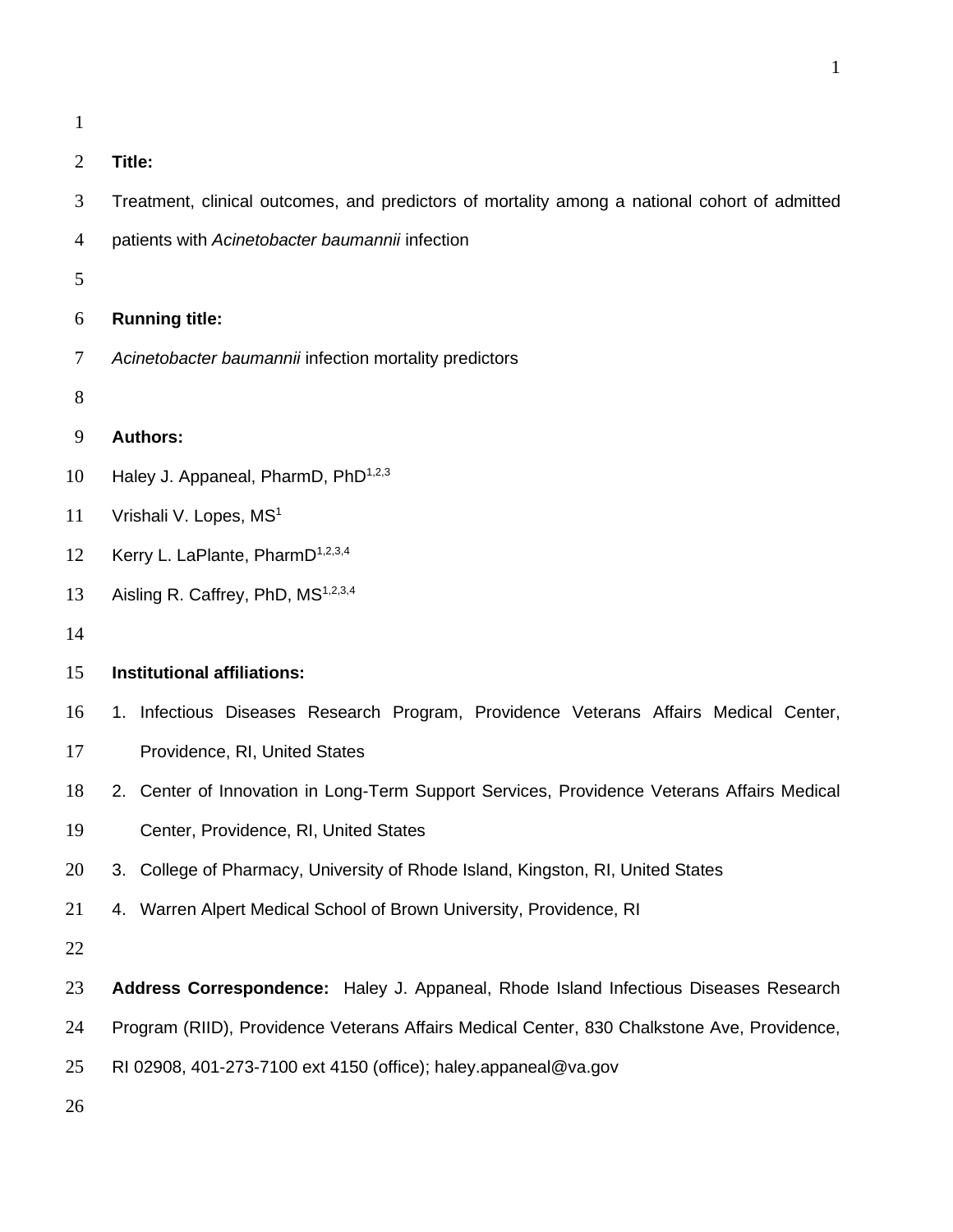| 27 |  | Word Count: 2,471 |  |
|----|--|-------------------|--|
|----|--|-------------------|--|

## **Author Contributions:**

- Conception and design of the study: ARC, HA, KL
- Data generation: HA, ARC, VL
- Analysis and interpretation of the data: HA, ARC, KL
- Preparation or critical revision of the manuscript: HA, ARC, KL

## **Potential conflicts of interest disclosure:**

- Haley Appaneal has received research funding from Shinogi.
- Kerry LaPlante has received research funding or acted as a scientific advisor for Merck, Parateck,
- Pfizer, Spero, and Shinogi.
- Aisling Caffrey has received research funding from Gilead, Merck, Pfizer, and Shionogi, and has
- received speaking honoraria from Merck.
- No other financial disclosures.
- 

### **Funding:**

This work was funded, in part, by Shinogi, Inc.

#### **Acknowledgements:**

- 47 The views expressed are those of the authors and do not necessarily reflect the position or policy
- of the United States Department of Veterans Affairs. This material is based upon work supported,
- in part, by the Office of Research and Development, Department of Veterans Affairs.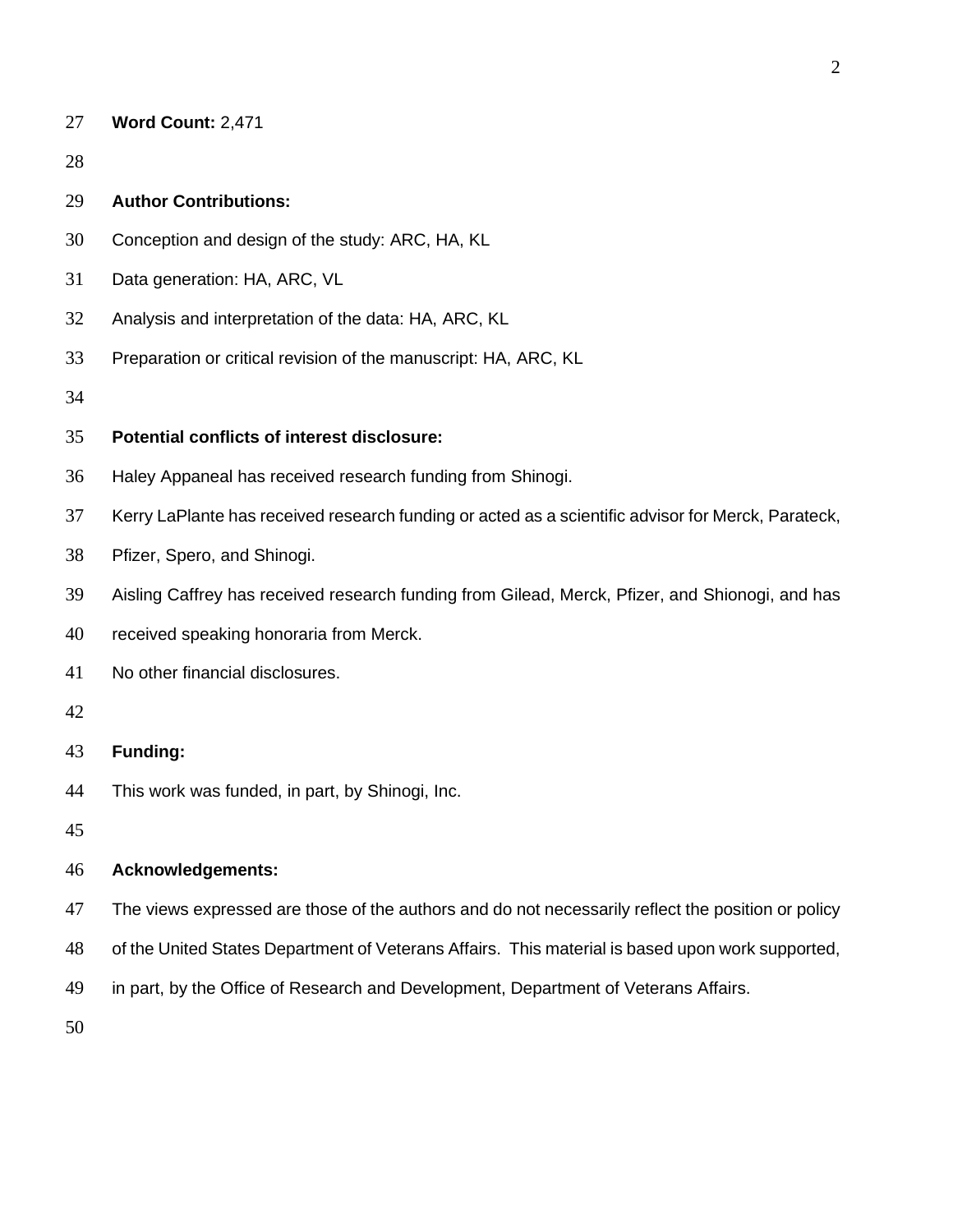## **Compliance with ethics guidelines:**

The study was approved by the Institutional Review Board (IRB) and the Research and

Development (R&D) Committee of the Providence Veterans Affairs Medical Center prior to

- initiation with a waiver of the informed consent process. All methods were carried out in
- accordance with relevant guidelines and regulations.
- 

## **Consent for publication:**

- Not applicable
- 

## **Data availability:**

- The de-identified datasets used and/or analyzed during the current study are available from the
- corresponding author on reasonable request and approval of the Providence Veterans Affairs
- Medical Center IRB.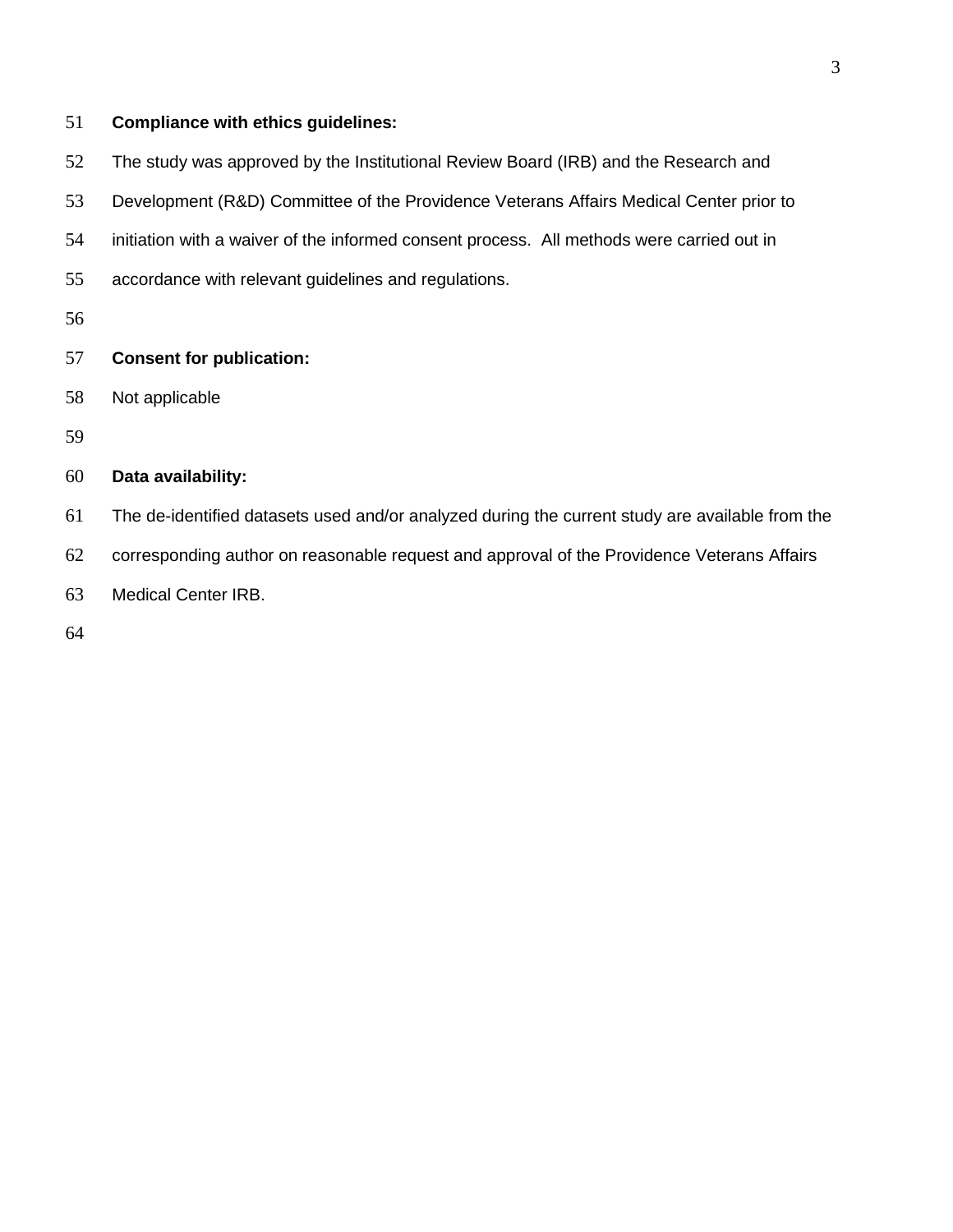**ABSTRACT:** 

#### **WORD COUNT: 246**

 **Objectives:** To analyze treatment, clinical outcomes, and predictors of mortality in hospitalized patients with *Acinetobacter baumannii* infection.

 **Methods:** Retrospective cohort study of inpatients with *A. baumannii* cultures and treatment from 2010-2019. Patients who died during admission were compared to those who survived to identify 72 predictors of inpatient mortality, using multivariable unconditional logistic regression models.

 **Results:** We identified 4,599 inpatients with *A. baumannii* infection; 13.6% died during admission. Fluoroquinolones (26.8%), piperacillin/tazobactam (24%) and carbapenems (15.6%) were used for treatment. Tigecycline (3%) and polymyxins (3.7%) were not used often. Predictors of inpatient mortality included current acute respiratory failure (adjusted odds ratio [aOR] 3.94), shock (aOR 3.05), and acute renal failure (aOR 2.01); blood (aOR 1.94) and respiratory (aOR 1.64) infectious source; multidrug-resistant *A. baumannii* (MDRAB) infection (aOR 1.66); liver disease (aOR 2.15); and inadequate initial treatment (aOR 1.30). Inpatient mortality was higher in those with MDRAB vs. non-MDRAB (aOR 1.61) and in those with CRAB vs. non-CRAB infection (aOR 1.68). Length of stay >10 days was higher among those with MDRAB vs. non-MDRAB (aOR 1.25) and in those 82 with CRAB vs. non-CRAB infection (aOR 1.31).

 **Conclusions:** In our national cohort of inpatients with *A. baumannii* infection, clinical outcomes were worse among those with MDRAB and/or CRAB infection. Predictors of inpatient mortality included several current conditions associated with severity, infectious source, underlying illness, and inappropriate treatment. Our study may assist healthcare providers in the early identification of admitted patients with *A. baumannii* infection who are at higher risk of death.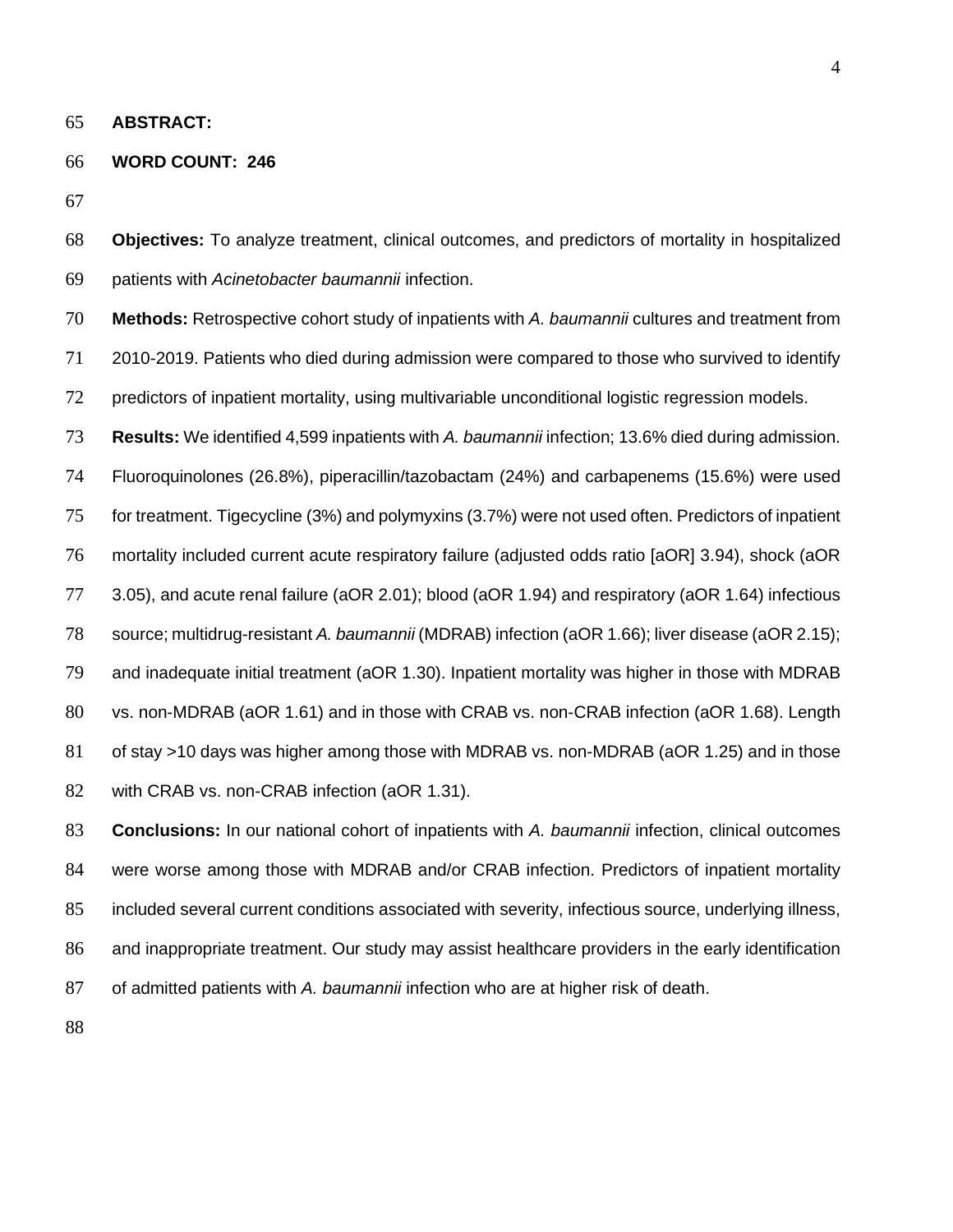#### **WORD COUNT: 2,840; reference count 25**

#### **INTRODUCTION**

 *Acinetobacter baumannii*, primarily a nosocomial pathogen, is one of the most antibiotic resistant pathogens in clinical medicine.(1) Estimates of mortality rates among patients with *A. baumannii* infections have ranged from 26.0% to 55.7%, with estimated attributable mortality rates between 8.4% and 36.5%.(2) While bacteremia and pneumonia are the most severe infections caused by *A. baumannii*, this organism can cause a variety of other serious infections including urinary tract infections, skin and soft tissue infections, wound infections, osteomyelitis, and meningitis.(1) *A. baumannii* infections have become increasingly difficult to treat due to the emergence of multidrug-resistant *A. baumannii* (MDRAB) and carbapenem-resistant *A. baumannii* (CRAB) strains.(3) The high prevalence of MDRAB and/or CRAB strains presents a real challenge for clinical treatment, as resistance is associated with inappropriate initial therapy and worse outcomes for patients with *A. baumannii* infection, including higher mortality.(3, 4)

 In addition to resistance, identification of other risk factors for mortality could be helpful in early identification of patients at higher risk of death and improving clinical outcomes associated with *A. baumannii* infections. Previous studies have already identified several risk factors for mortality among hospitalized patients with *A. baumannii* infection, such as intensive care unit (ICU) stay, older age, renal failure, and septic shock. However, these studies were limited to patients with single-system infections, generally bacteremia or pneumonia, were small, older, single center studies, which did not control for differences in antibiotic treatment.(5-7) As such the aims of this work were to identify predictors of inpatient mortality while controlling for antibiotic treatment and to evaluate the impact of resistance on clinical outcomes in a national cohort of hospitalized patients with *A. baumannii* infection.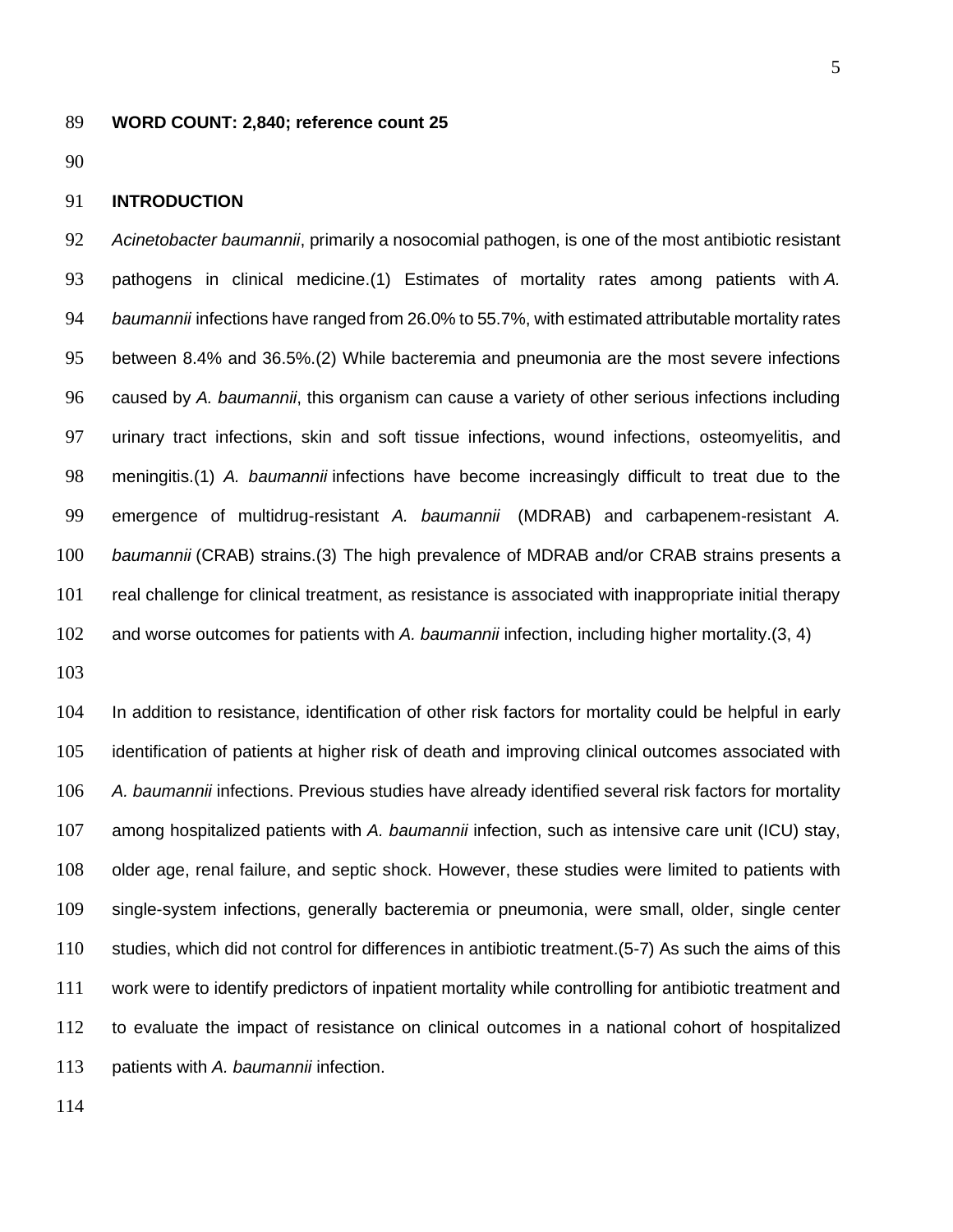#### **METHODS**

 The national VA datasets used for this work included inpatient admissions, inpatient and outpatient care, diagnoses, procedures, vital status, microbiology, and pharmacy.

119 The retrospective cohort study selected a cohort of adult inpatients (age  $\geq$  18 years) admitted to VA hospitals nationally with positive *A. baumannii* cultures from any infectious source (blood, urine, respiratory, skin and tissue, and other) collected between January 1, 2010 and April 30, 2019. Further inclusion criteria consisted of antibiotic treatment with activity against *A. baumannii* within 2 days of culture collection, treatment duration of 2 days or more, index culture and susceptibility report completion time ten days or less, and the first qualifying admission meeting these criteria during the study period. In the case of multiple positive *A. baumannii* cultures during 126 the admission, the first culture was considered the index culture.

 Clinical characteristics of our cohort were evaluated, including demographics, current conditions and medical history, and prior antibiotic and healthcare exposures. Current conditions, including infections and other acute events, were identified using International Classification of Diseases, Ninth or Tenth Revision (ICD-9 or 10) diagnosis and procedure codes during the admission. Medical history was identified using ICD-9/10 codes in the year prior to the admission. Co- infections were defined as cultures positive for other organisms assessed from three days prior through the day of *A. baumannii* collection. Antibiotic treatments were evaluated by antibiotic agent and class. Inadequate initial treatment was defined as lack of receipt of at least one treatment in which the index *A. baumannii* isolate demonstrated susceptibility to within 4 days after culture collection.

 MDRAB infection was defined as *A. baumannii* infection due to an isolate that demonstrated non-susceptibility (intermediate or resistant) to at least 1 drug in at least 3 antibiotic classes (extended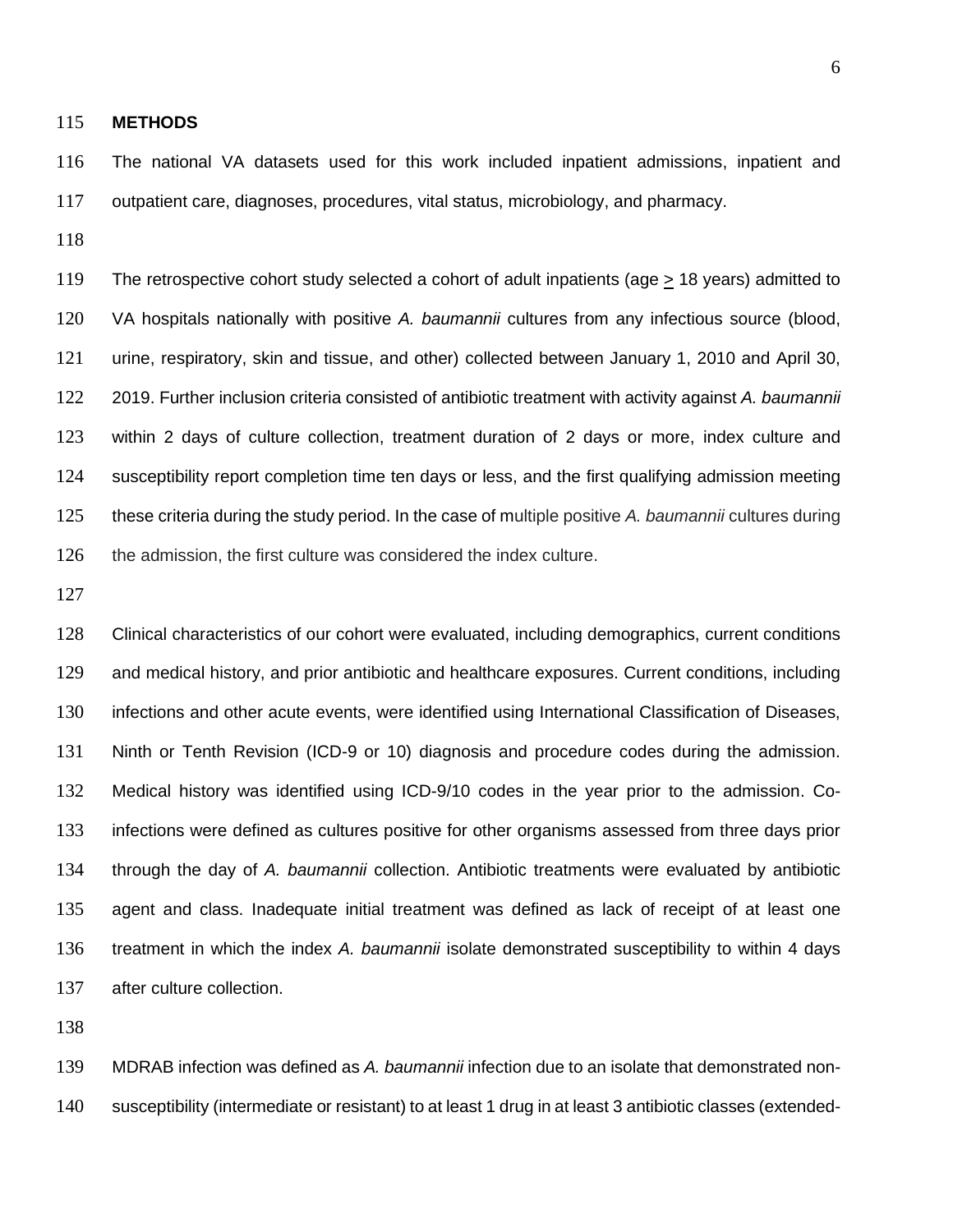spectrum cephalosporins, fluoroquinolones, aminoglycosides, carbapenems, piperacillin/tazobactam, and ampicillin/sulbactam).(8) Isolates not meeting the definition of MDRAB, either due to susceptibility or absence of susceptibility testing against one of more antibiotic classes, were defined as non-MDRAB. CRAB infection was defined as *A. baumannii*  infection due to an isolate that demonstrated non-susceptibility to at least 1 carbapenem (imipenem, meropenem, or doripenem).(8) Isolates not meeting the definition of CRAB, either due to susceptibility or absence of susceptibility testing against carbapenems, were defined as non-CRAB.

 Clinical outcomes evaluated included all-cause inpatient mortality during the admission and 30- day mortality from culture collection, length of stay greater than 10 days, reinfection defined as a subsequent positive *A. baumannii* culture within 30 days of discharge, and readmission to a VA hospital within 30 days of discharge.

 Clinical characteristics and antibiotic treatment were compared between patients who died during the admission and those who survived. Categorical variables were compared using chi-square or Fisher's exact tests where appropriate, means were compared using t-tests, and medians were compared using non-parametric Wilcoxon tests. Backwards, manual, stepwise unconditional logistic regression (initial selection p-value <0.1, retained in model p-value <0.05) was used to identify characteristics that were predictive of inpatient mortality while controlling for confounding, which included imbalances in antibiotic treatment, time to culture collection, and year of treatment, between survivors and non-survivors and other factors protective against mortality.(9) Potential predictors were selected *a priori* and were based on previously described predictors of poor outcomes in patients with *A. baumannii* infection.(4, 10) Adjusted odds ratios (aOR) and 95% confidence intervals (CI) were calculated for independent predictors of inpatient mortality (aORs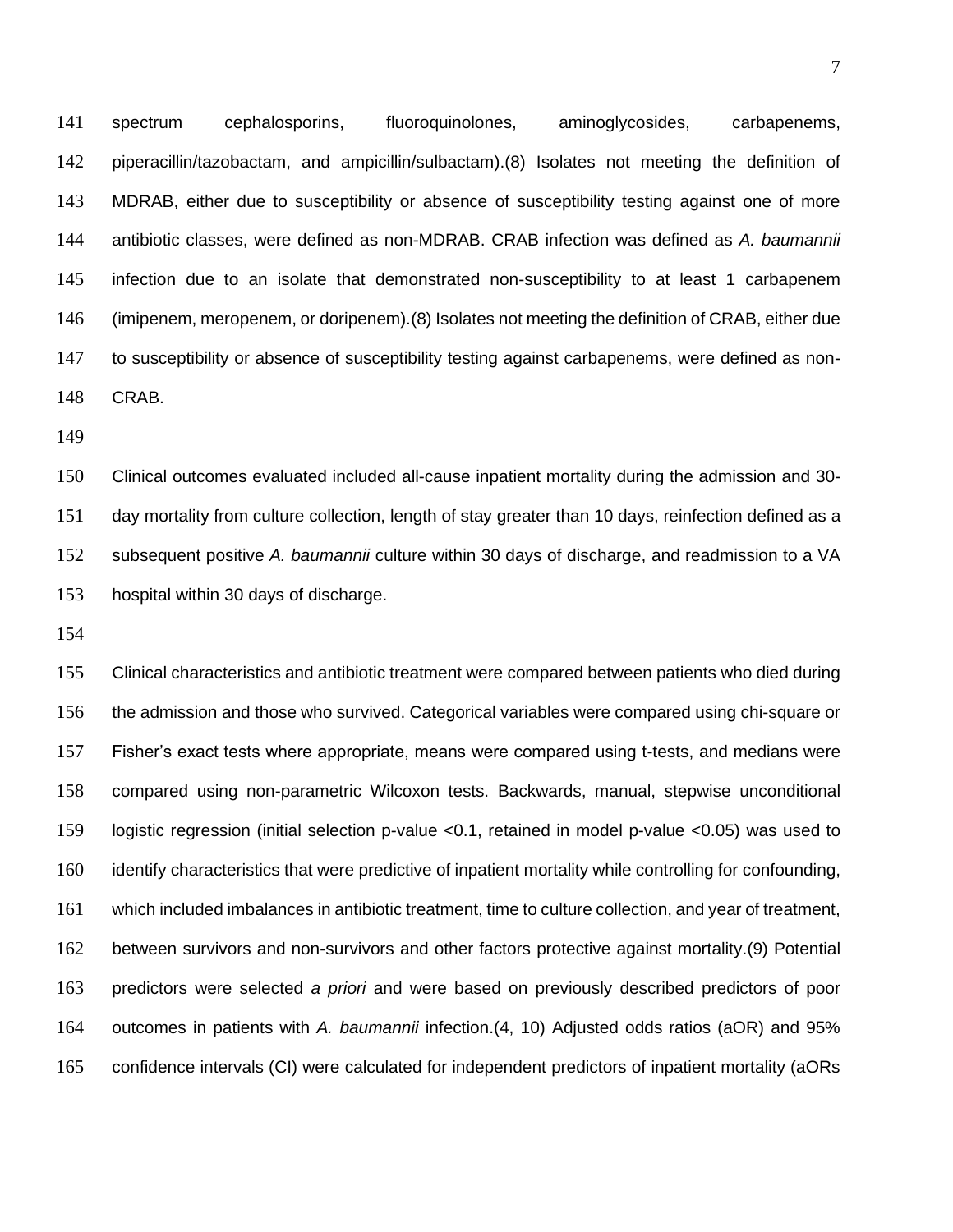> 1.0). Absence of collinearity between the variables in the final model was assessed from tolerance and variance inflation.(9)

 We also calculated aORs and 95% CIs for resistance (MDRAB vs. non-MDRAB, and CRAB vs. non-CRAB) and each of the aforementioned clinical outcomes. Confounders significantly associated with both resistance and clinical outcomes were controlled for in the adjusted models (backwards, automatic, stepwise unconditional logistic regression, initial selection p-value <0.1, retained in model p-value <0.05). For our analysis assessing the impact of resistance on clinical outcomes, we excluded patients without MDR or carbapenem susceptibility results. We conducted subgroup analyses by culture source (for blood cultures and respiratory cultures), and monomicrobial *Acinetobacter baumannii* cultures.

#### **RESULTS**

 This study identified a cohort of 4,599 hospitalized patients treated for an *A. baumannii* infection. The infectious source of their *A. baumannii* infection was most commonly urine (28.5%, n=1,313), followed by skin and soft tissue (25.4%, n=1,166) and respiratory (24.9%, n=1,146) sources. The overall inpatient mortality rate was 13.6% (n=626). Demographics and clinical characteristics are presented in Table 1. Those who died during admission were significantly older (mean age 70.9  $\pm$  11.2] vs. 66.7 [ $\pm$ 12.1] years) and more likely to be treated by intensive care (43.5% vs. 19.4%) than those who survived. Those who died were significantly more likely to have MDRAB (65.3% vs. 34.1%) and/or CRAB (45.5% vs. 21.9%) infections than those who survived, and less likely to have coinfections with other organisms (56.2% vs. 65.5%).

 Current acute conditions and medical history are shown in Table 2. Those who died during admission were significantly more likely to have current acute respiratory failure (75.7% vs. 23.6%), shock (44.2% vs. 7.6%), and acute renal failure (60.1% vs. 29.2%) than those who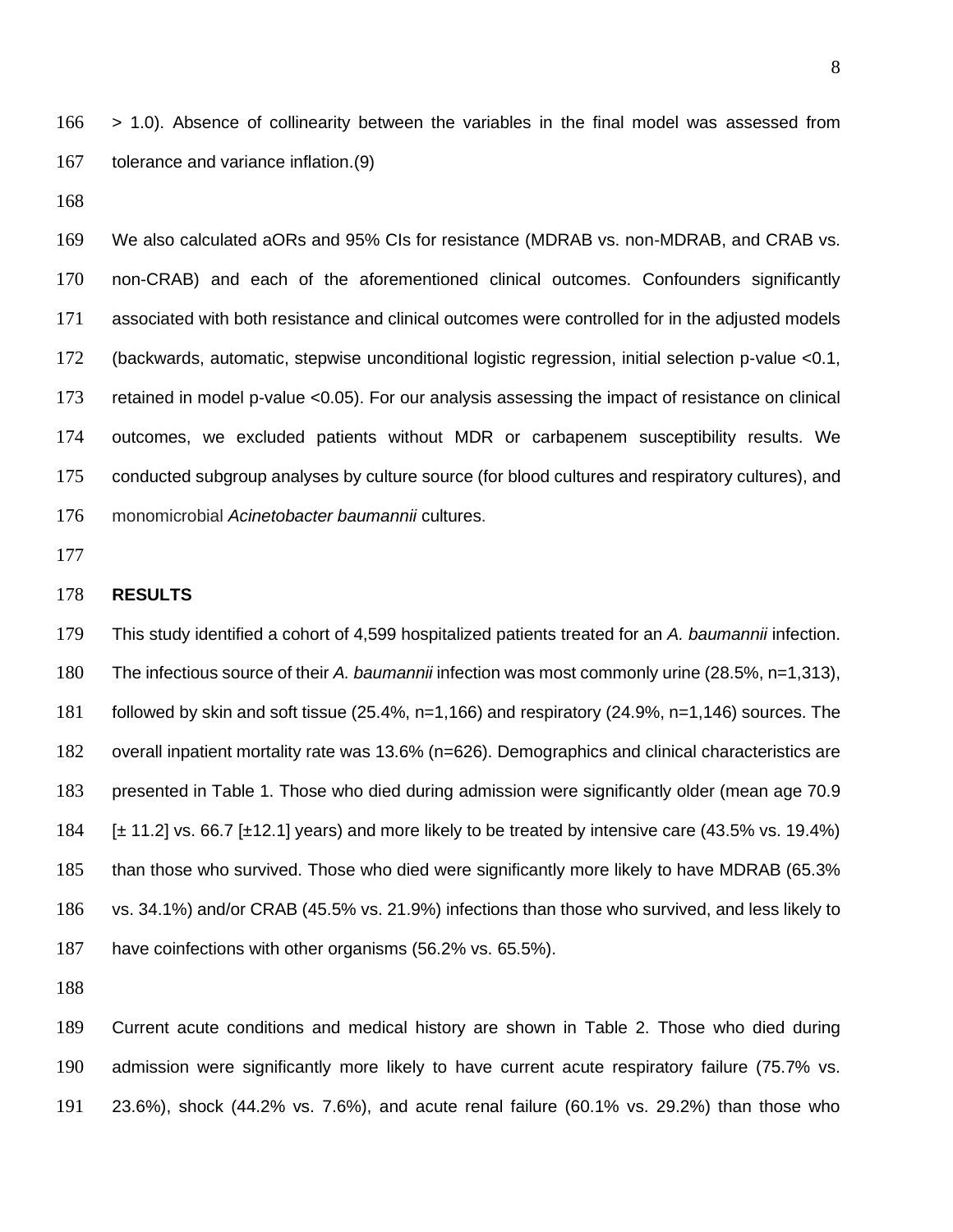survived the admission. Those who died were also significantly more likely to have a medical history of liver disease (9.1% vs. 6.7%) and cancer or malignancy (29.7% vs. 26.2%) than those who survived. The median Charlson score in those who died was 4 (interquartile [IQR] range 2- 6) as compared to 3 (IQR 1-5) in those that survived.

 Antibiotic treatment exposures for the study cohort are shown in Table 3. Fluoroquinolones (26.8%) and piperacillin/tazobactam (24%) were the most used antibiotics. Carbapenems were used in 15.6% of patients. Most carbapenem usage was as monotherapy (74.0%, n=530/716), as was fluroquinolone (63.6%, 783/1,232) and piperacillin/tazobactam usage (77.0%, n=849/1,102). Combination therapy was used in 18.4% of patients. Only 3% of patients were treated with tigecycline (53.3%, n=73/137 as combination therapy) and 3.7% with a polymyxin (55.0%, n=93/169 as combination therapy). Those who died during were significantly more likely to be treated with tigecycline (7.2% vs. 2.3%), a carbapenem (32.9% vs. 12.8%), or a polymyxin (12.9% vs. 2.2%) than those who survived. Inadequate initial treatment was significantly more common in those who died as compared to those who survived (59.9% vs. 46.5%).

 Several (n=12) predictors of inpatient mortality (Table 4), controlling for antibiotic treatment, time to culture from admission, year of treatment, and factors associated with survival, were identified including: presence of current acute respiratory failure (aOR 3.94; 95% CI, 3.07-5.05), shock (aOR 3.05; 95% CI, 2.36-3.94), and acute renal failure (aOR 2.01; 95% CI, 1.62-2.49); blood (aOR 1.94; 95% CI, 1.40-2.69) and respiratory (aOR 1.64; 95% CI, 1.29-2.09) infectious source; MDRAB infection (aOR 1.66; 95% CI, 1.30-2.12); medical history of liver disease (aOR 2.15, 95% CI, 1.46-3.17) and cancer or malignancy (aOR 1.40; 95% CI, 1.11-1.76); and inadequate initial treatment (aOR 1.30; 95% CI, 1.04-1.64). Results of subgroup analyses can be found in the supplemental material. Current acute respiratory failure, shock, and acute renal failure, and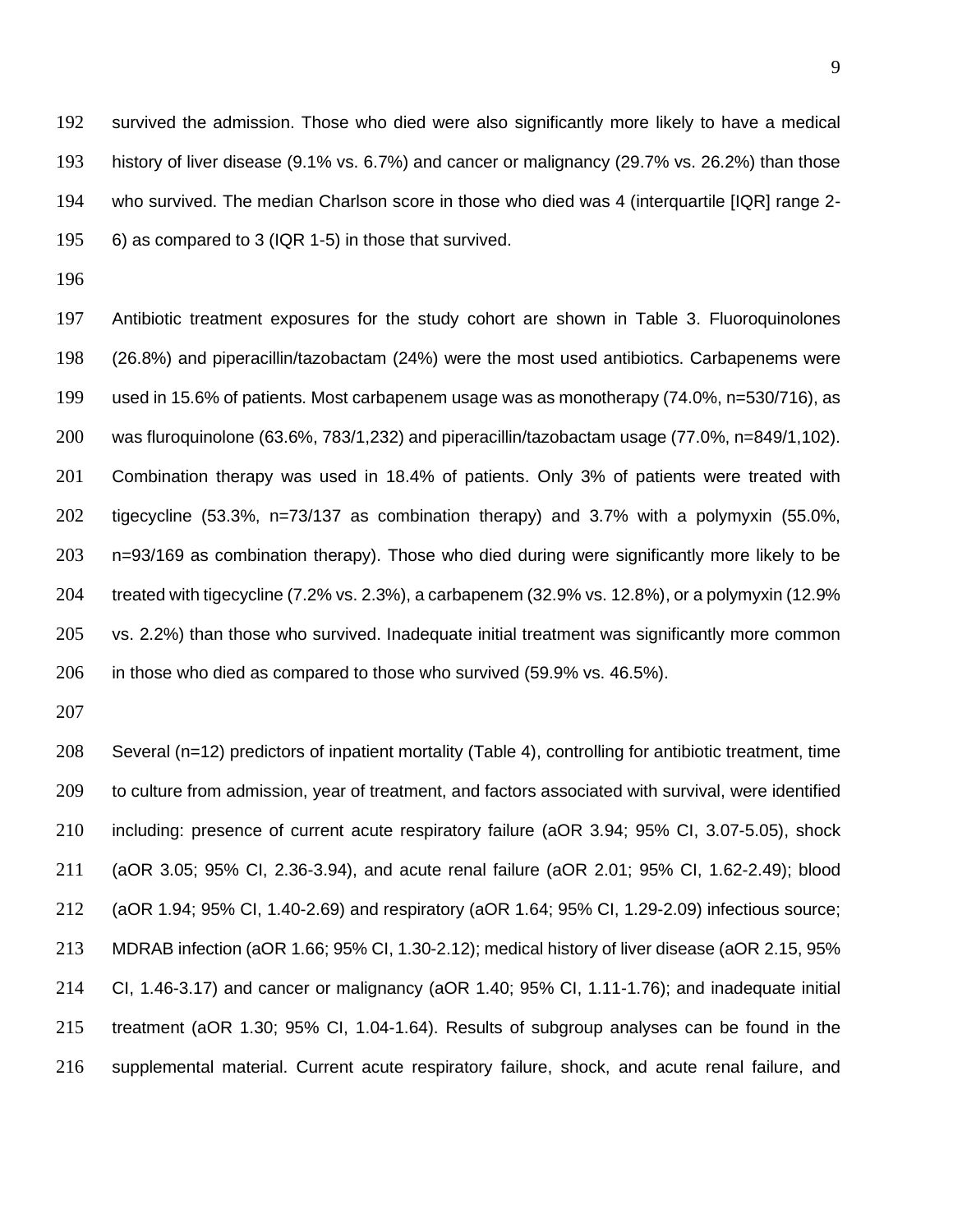MDRAB infection remained significant predictors of inpatient mortality in all subgroups assessed (Table S1).

 Clinical outcomes can be found in Table 5. Most clinical outcomes were significantly worse for those with MDRAB or CRAB infection, including inpatient mortality (MDRAB 23.1% vs. non- MDRAB 7.7%; CRAB 24.7% vs. non-CRAB 8.5%) and length of stay greater than 10 days (MDRAB 68.7% vs. non-MDRAB 42.5%; CRAB 71.7% vs. non-CRAB 44.8%). Inpatient mortality was significantly higher in those with MDRAB vs. non-MDRAB (aOR 1.61; 95% CI 1.26-2.06) and in those with CRAB vs. non-CRAB infection (aOR 1.68; 95% CI 1.31-2.17), and the odds of a longer length of stay (>10 days) was significantly higher among those with MDRAB vs. non- MDRAB (aOR 1.25; 95% CI 1.03-1.52) and in those with CRAB vs. non-CRAB infection (aOR 1.31; 95% CI 1.04-1.65). Results of subgroup analyses were generally similar to the overall cohort Table S2). However, the odds of a longer length of stay (>10 days) was significantly lower among those with MDRAB vs. non-MDRAB (aOR 0.37; 95% CI 0.19-0.73) and among those with CRAB vs. non-CRAB infection (aOR 0.37; 95% CI 0.16-0.86) in the subgroup of patients with blood source infections and not significantly different for MDRAB or CRAB infections in the subgroup of patients with respiratory source infections.

#### **DISCUSSION**

 To our knowledge, this is the first multicenter study to identify predictors of inpatient mortality associated with all types of *A. baumannii* infections. This study demonstrated poor outcomes for hospitalized patients with *A. baumannii* infection, with significantly worse outcomes among those with MDRAB and/or CRAB infection.

 The inpatient mortality rate we observed (13.6%) was similar to several previous studies which have described inpatient mortality rates of 12.7% and 17.6%.(3, 11) Similar to previous work, we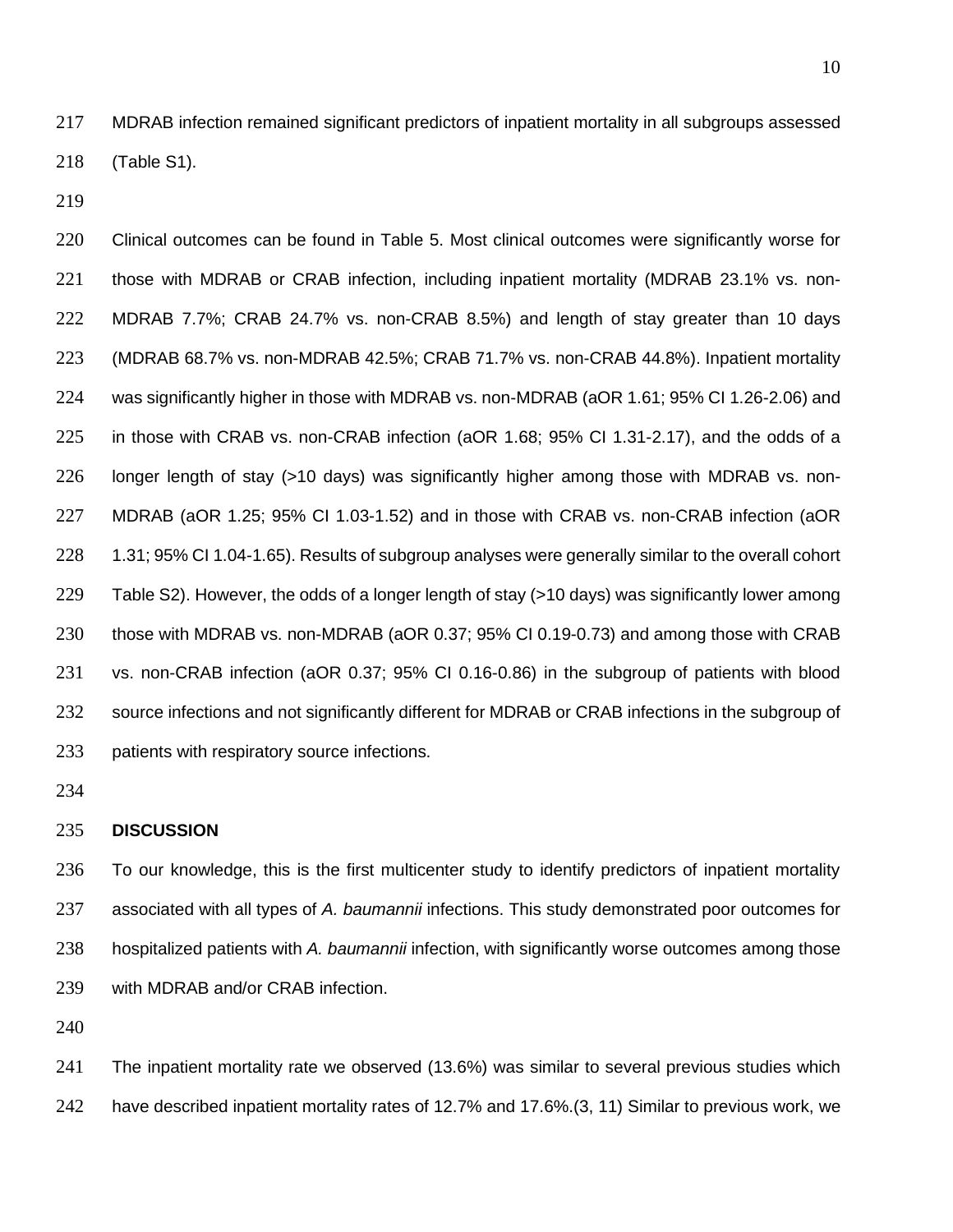identified several predictors of mortality related to the severity of infection, including septicemia, shock, acute respiratory failure, and acute renal failure.(7, 12) These conditions are all signs of severe infection and resultant multiple organ dysfunction that are often present in critically ill patients and contribute to poor outcomes including mortality.(12) We also identified that current anemia was an independent predictor of mortality, in contrast to previous findings.(10) As patients with anemia have low hemoglobin levels and may have disrupted transportation of oxygen to organ systems leading to hypoxia, anemia may exacerbate multiple organ dysfunction seen in critically ill patients thus contributing to excess mortality.(13) Additionally, in a previous study of 251 175 hospitals in the United States, anemia was more common among patients with MDRAB vs non-MDRAB pneumonia and sepsis (50.6% vs. 38.5%, p<0.001); and hospital mortality was higher in those with MDRAB.(14) Finally, our results may be related to the need for red blood cell transfusion in patients with severe anemia. Previous work demonstrated that red blood cell transfusion was a strong independent predictor of in-hospital mortality among patients with MDRAB ventilator associated pneumonia.(15)

 We also found that that underlying medical conditions (liver disease and cancer) and increasing age were predictors of mortality, which is consistent with previous findings.(12, 16-18) Previously, among two seprate cohorts of hospitalized patients with *A. baumannii* bacteremia (n=188 and n=122), malignancy was predictive of mortality.(18, 19) A meta-analysis of 19 observational studies found that liver disease was an important factor associated with mortality in patients infected with CRAB.(12)

 Blood source and respiratory sources of infection were also predictive of mortality in our cohort. These results are expected as pneumonia and bacteremia are generally associated with more serious *A. baumannii* disease and worse patient outcomes than other infection types.(1) Previous work among hospitalized patients with *A. baumannii* also demonstrated that blood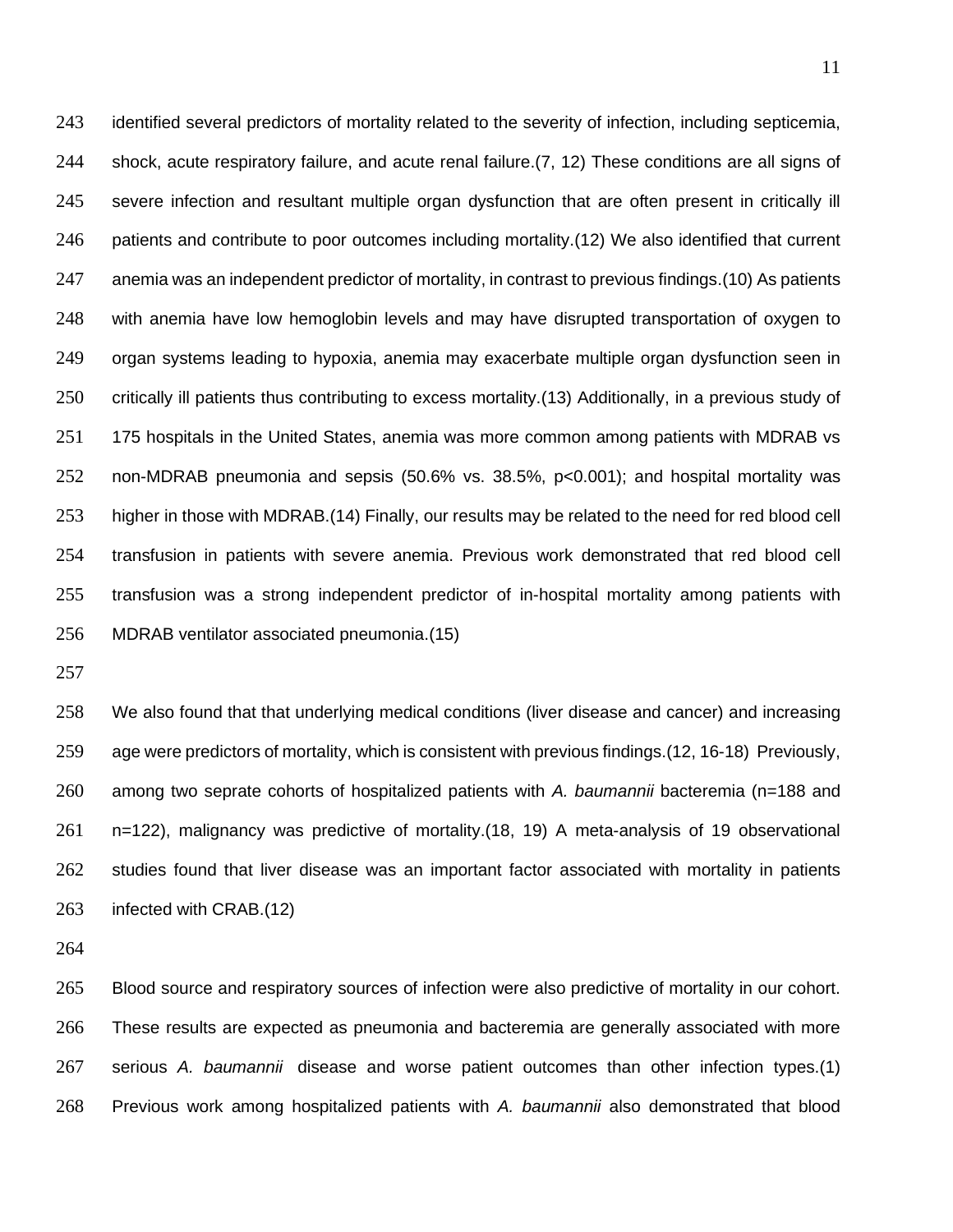source of *A. baumannii* infection was an independent predictor of mortality (OR, 4.64, 95% CI, 1.26–17.06).(10) Bacteremia is an important and common cause of death. Previous work has demonstrated that among patients with ventilator associated pneumonia (VAP) *A. baumannii*, the mortality rate was higher in patients with VAP and bacteremia as compared to those with nonbacteremic VAP (32.4% vs 9.6%, P<0.005).(20) Pneumonia is also an important cause of death. Previously, recovery of *A. baumannii* from the respiratory tract was identified as major risk factor related to mortality among patients in the ICU with nosocomial *A. baumannii* infections.(21) Among 338 patients with nosocomial *A. baumannii* bacteremia, bacteremia occurring after severe pneumonia was an independent risk factor mortality.(16)

 As with several previous studies, we found that MDRAB infection was an independent risk factor 280 for mortality. Infection with MDRAB often leads to high treatment failure and worse outcomes than susceptible *A. baumannii* infection. A previous retrospective, matched cohort study in 2 hospitals found that after controlling for severity of illness and underlying disease, MDRAB was independently associated with increased hospital and intensive care unit length of stay as compared to susceptible MDRAB.(3) The association between MDRAB infection and worse clinical outcomes is likely related to increased probability for inappropriate initial antibiotic therapy, delay to active antibiotics, and resultant increased severity of disease and increased risk for treatment failure, rather than enhanced virulence of the organism.(17, 22-24) When controlling for treatment and severity, MDRAB was still an independent predictor of mortality in our study. In prior work, those with MDRAB were fivefold more likely to receive inappropriate empiric treatment than those with non-MDRAB pneumonia or sepsis, and inappropriate empiric treatment nearly doubled in-hospital mortality.(14)

 As expected, clinical outcomes were significantly worse among those with MDRAB and CRAB as compared to susceptible *A. baumannii* infections. Similarly, previous work has demonstrated that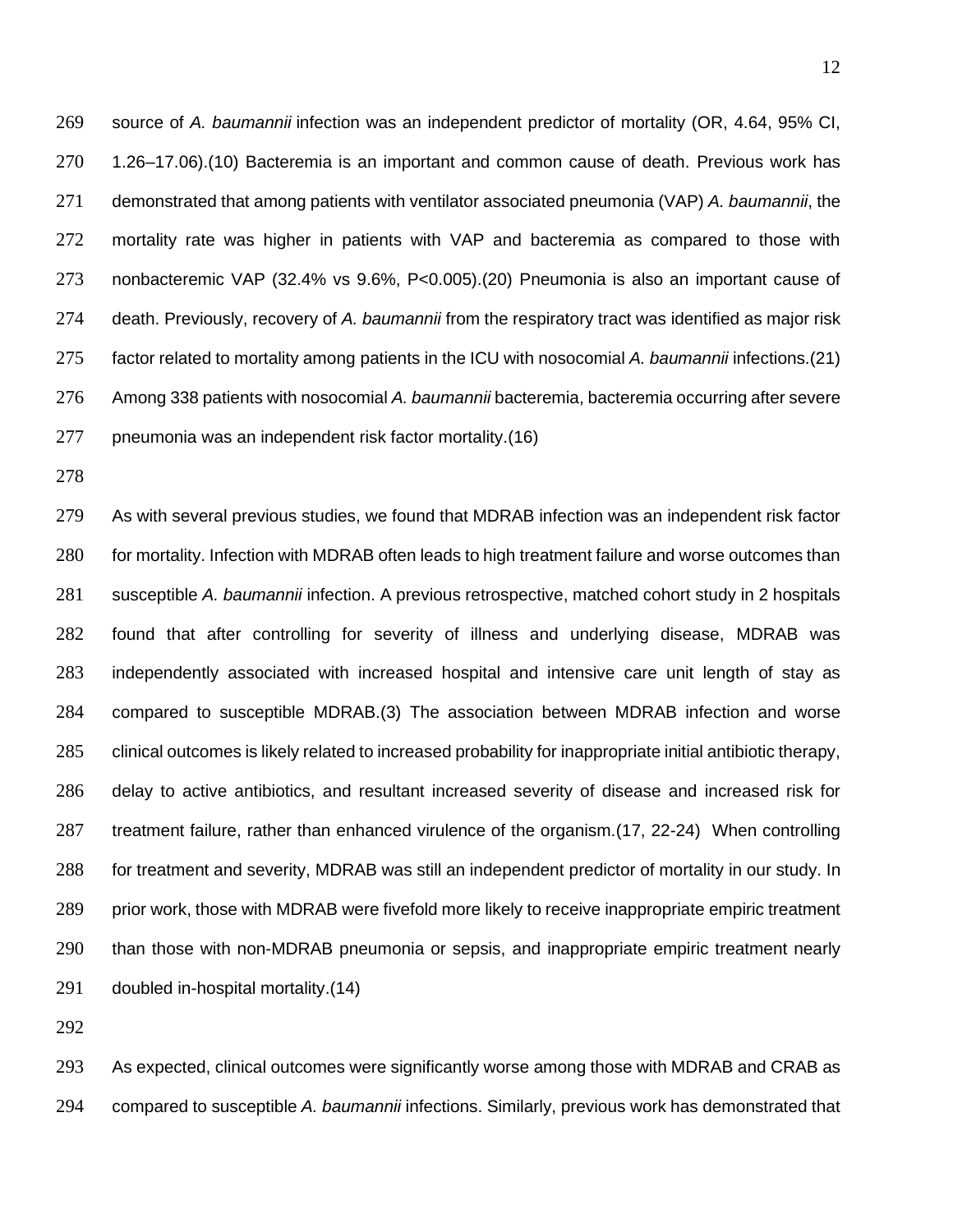resistant *A. baumannii* infections are associated with higher mortality and morbidity, including increased length of hospital stay, readmission rates, and reinfection rates.(3) All-cause readmissions and readmissions during which MDR organisms are isolated are common among patients with infections due to MDR pathogens.(25) As with MDRAB, poor outcomes among those with CRAB are likely related to inappropriate initial antibiotic therapy. A systematic review of observational studies that included over 2,500 patient with CRAB and susceptible *A. baumannii*  infection found that CRAB was associated with a greater risk of mortality (OR 2.22, 95% CI 1.66- 2.98) and those with CRAB were more likely to receive inappropriate initial antibiotic therapy.(4) 

 There are limitations inherent in the present work. Clinical signs and symptoms of infection were not assessed, and thus some of the *A. baumannii* cultures we captured may have represented colonization rather than true infection. However, only patients in which antibiotics with activity against *A. baumannii* were used were included and patients had to be treated for a minimum duration of at least 2 days. Additionally, several infection diagnoses for which *A. baumannii* is known to cause were common during the admission, including bacterial infection of an unspecified site (which includes bacteremia) 44.9%, pneumonia 31.9%, and urinary tract infection 42.2%. Moreover, results were similar among the subgroups of patients with blood source and respiratory source infections. To capture the full spectrum of antibiotic treatment among hospitalized patients with *A. baumannii* infection, patients who had positive cultures for other organisms (coinfections) were not excluded, thus some of the antibiotic treatment captured may have been targeting other non-*A. baumannii* organisms and/or infections. Reassuringly, results were similar among the subgroup of patients with monomicrobial *A. baumannii* infections. For clinical outcomes, only readmissions and reinfections that were treated within the VA healthcare system were captured. Additionally, all outcomes assessed were all cause and not necessarily *A. baumannii* infection related. In our predictive analysis, we considered several risk factors for poor outcomes in patients with *A. baumannii* infection that have been previously described, however there may be other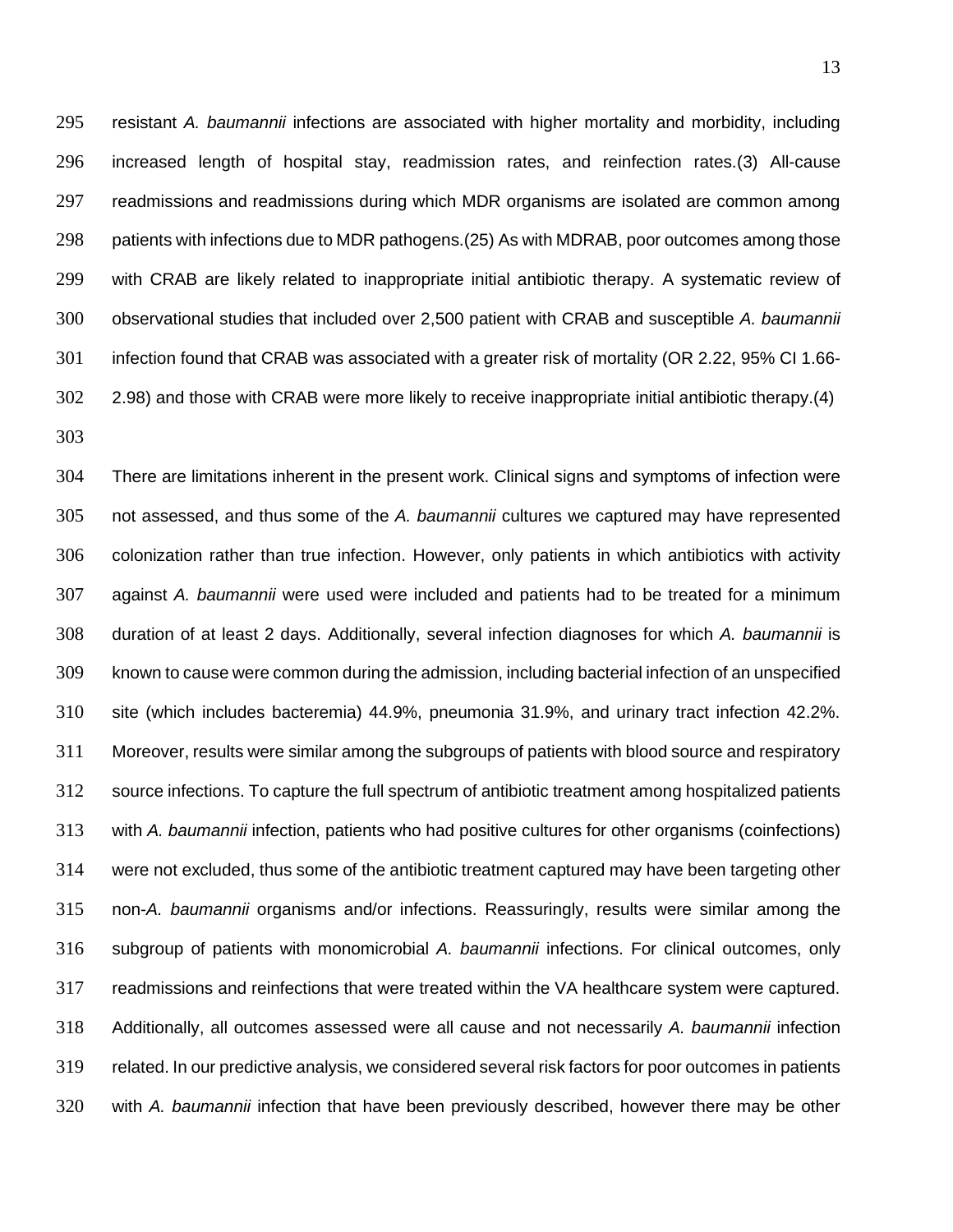known and unknown risk factors that were not included in our study. The generalizability of this study may be limited to the patients admitted to VA hospitals.

 In our national cohort of hospitalized patients with *A. baumannii* infection, 13.6% of patients died during admission and clinical outcomes were worse for those with MDRAB or CRAB infection. While most of the predictors we identified have been previously identified (separately or together with other identified predictors) in various other studies of patients with *A. baumannii* infection, mostly bacteremia and pneumonia, these studies did not control for differences in antibiotic treatments. Additionally, our study is the first to identify this full list of predictors of inpatient morality among hospitalized patients with all types of *A. baumannii* infection and the first to identify anemia as an independent predictor. Controlling for antibiotic treatment, the predictors of inpatient morality we identified included current conditions, infectious source, underlying illness, and MDRAB infection. Our study may assist health care providers in the early identification of admitted patients with *A. baumannii* infection who are at higher risk of death.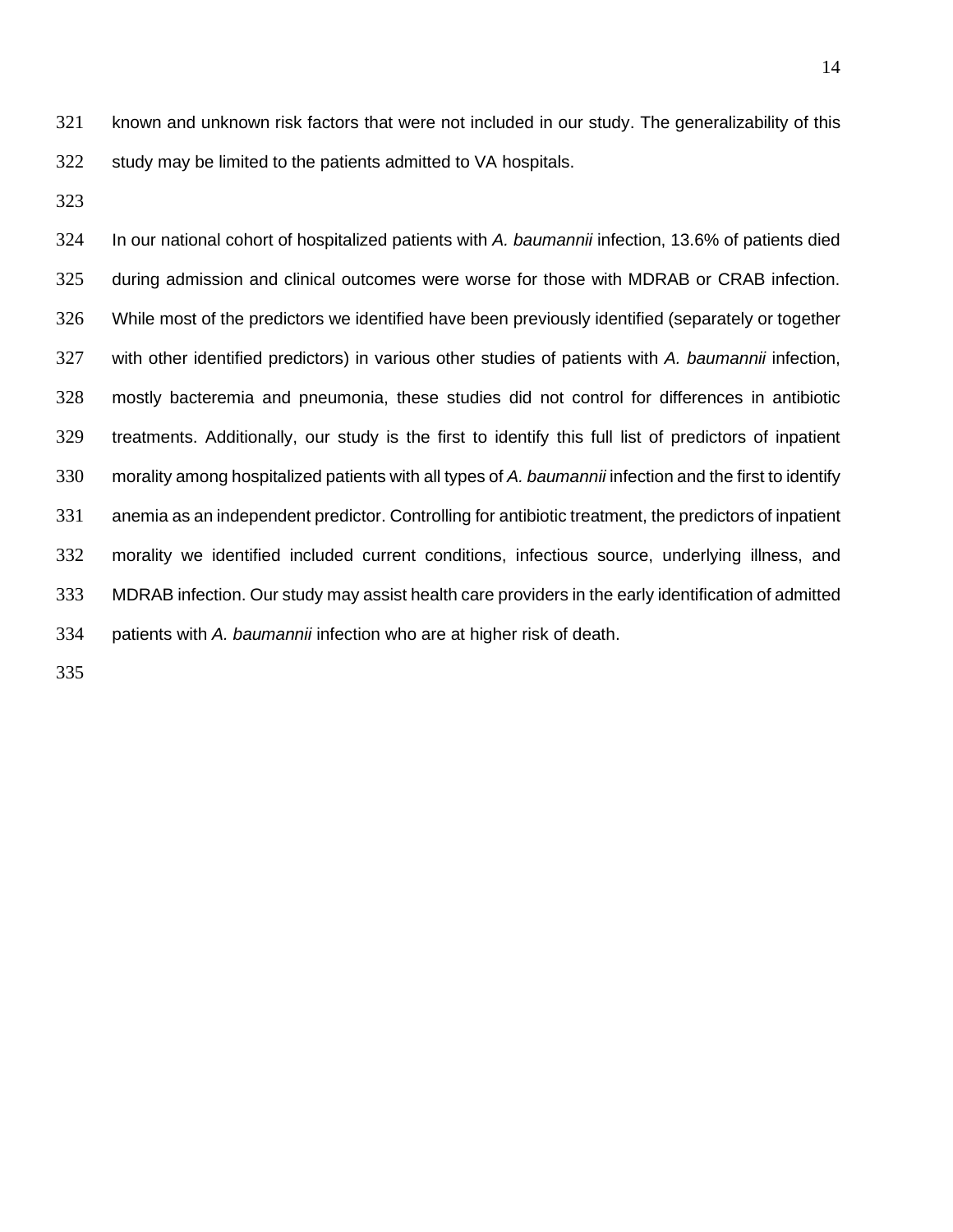References 1. Alsan M, Klompas M. : An Emerging and Important Pathogen. J Clin Outcomes Manag. 2010;17(8):363-9. 2. Falagas ME, Rafailidis PI. Attributable mortality of Acinetobacter baumannii: no longer a controversial issue. Crit Care. 2007;11(3):134. 3. Sunenshine RH, Wright MO, Maragakis LL, Harris AD, Song X, Hebden J, et al. Multidrug-resistant Acinetobacter infection mortality rate and length of hospitalization. Emerg Infect Dis. 2007;13(1):97-103. 4. Lemos EV, de la Hoz FP, Einarson TR, McGhan WF, Quevedo E, Castañeda C, et al. 346 Carbapenem resistance and mortality in patients with Acinetobacter baumannii infection:<br>347 systematic review and meta-analysis. Clin Microbiol Infect. 2014:20(5):416-23. systematic review and meta-analysis. Clin Microbiol Infect. 2014;20(5):416-23. 5. Metan G, Sariguzel F, Sumerkan B. Factors influencing survival in patients with multi- drug-resistant Acinetobacter bacteraemia. Eur J Intern Med. 2009;20(5):540-4. 6. Dizbay M, Tunccan OG, Sezer BE, Hizel K. Nosocomial imipenem-resistant Acinetobacter baumannii infections: epidemiology and risk factors. Scand J Infect Dis. 2010;42(10):741-6. 7. Katsaragakis S, Markogiannakis H, Samara E, Pachylaki N, Theodoraki EM, Xanthaki A, 354 et al. Predictors of mortality of Acinetobacter baumannii infections: A 2-year prospective study in 355 a Greek surgical intensive care unit. Am J Infect Control. 2010:38(8):631-5. a Greek surgical intensive care unit. Am J Infect Control. 2010;38(8):631-5. 8. Centers for Disease Control and Prevention. Antimicrobial Resistant Phenotype Definitions 2020 [updated January 2020. Available from: [https://www.cdc.gov/nhsn/pdfs/ps-](https://www.cdc.gov/nhsn/pdfs/ps-analysis-resources/aur/ar-phenotype-definitions-508.pdf) [analysis-resources/aur/ar-phenotype-definitions-508.pdf.](https://www.cdc.gov/nhsn/pdfs/ps-analysis-resources/aur/ar-phenotype-definitions-508.pdf) 9. Hosmer DW, Lemeshow S. Applied Logistic Regression. 2nd ed. New York, NY: John Wiley & Sons, Inc; 2000. 10. Zhang H, Zhao Y, Zheng Y, Kong Q, Lv N, Liu Y, et al. Development and Validation of a Model for Predicting the Risk of Death in Patients with. Infect Drug Resist. 2020;13:2761-72. 11. Yang S, Sun J, Wu X, Zhang L. Determinants of Mortality in Patients with Nosocomial. Can J Infect Dis Med Microbiol. 2018;2018:3150965. 12. Du X, Xu X, Yao J, Deng K, Chen S, Shen Z, et al. Predictors of mortality in patients infected with carbapenem-resistant Acinetobacter baumannii: A systematic review and meta- analysis. Am J Infect Control. 2019;47(9):1140-5. 13. Hemauer SJ, Kingeter AJ, Han X, Shotwell MS, Pandharipande PP, Weavind LM. Daily Lowest Hemoglobin and Risk of Organ Dysfunctions in Critically Ill Patients. Crit Care Med. 2017;45(5):e479-e84. 14. Zilberberg MD, Nathanson BH, Sulham K, Fan W, Shorr AF. Multidrug resistance, inappropriate empiric therapy, and hospital mortality in Acinetobacter baumannii pneumonia and sepsis. Crit Care. 2016;20(1):221.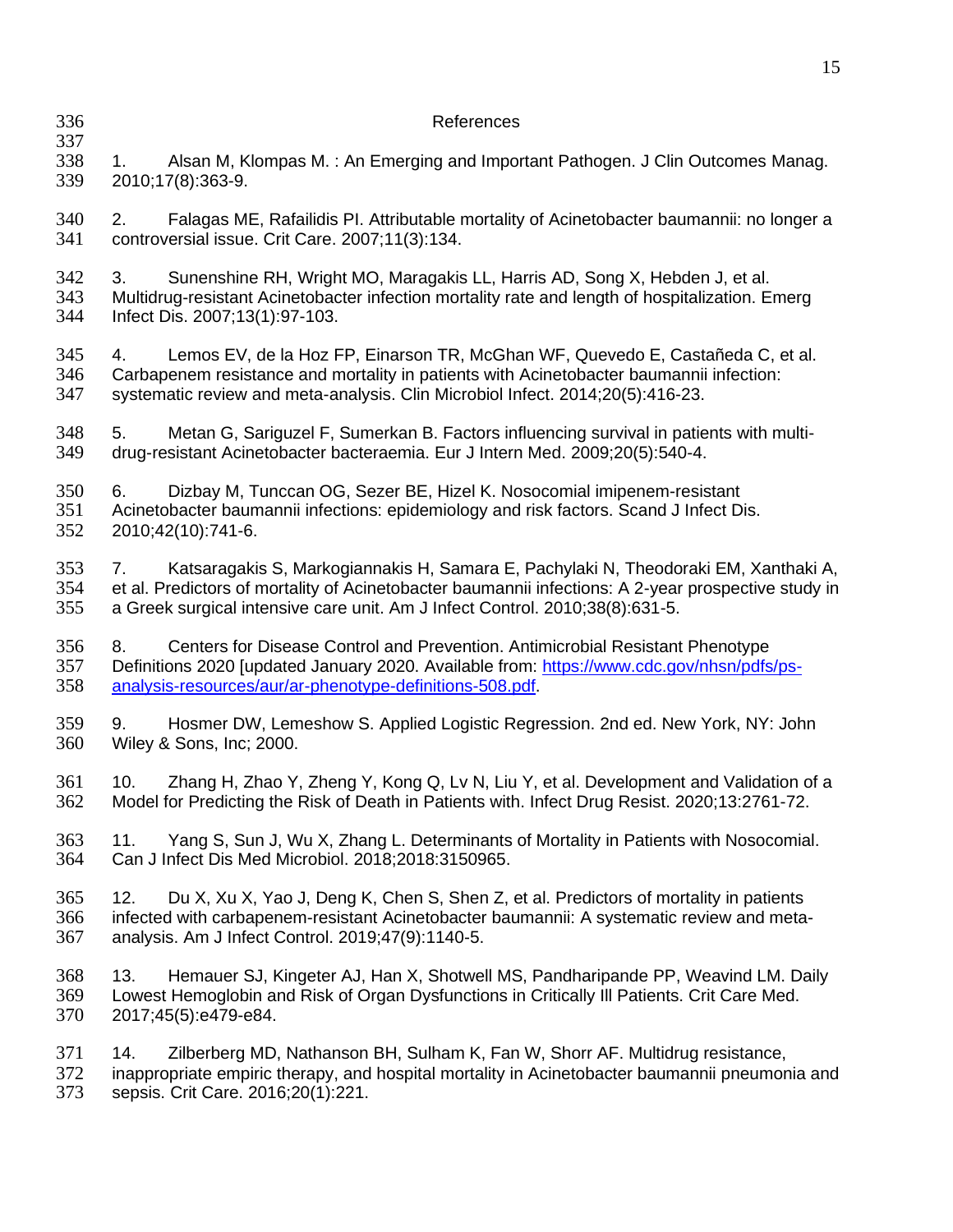- 15. Čiginskienė A, Dambrauskienė A, Rello J, Adukauskienė D. Ventilator-Associated Pneumonia due to Drug-Resistant. Medicina (Kaunas). 2019;55(2).
- 16. Zhou H, Yao Y, Zhu B, Ren D, Yang Q, Fu Y, et al. Risk factors for acquisition and mortality of multidrug-resistant Acinetobacter baumannii bacteremia: A retrospective study from a Chinese hospital. Medicine (Baltimore). 2019;98(13):e14937.
- 379 17. Liu Q, Li W, Du X, Zhong T, Tang Y, Feng Y, et al. Risk and Prognostic Factors for<br>380 Multidrug-Resistant Acinetobacter Baumannii Complex Bacteremia: A Retrospective Study Multidrug-Resistant Acinetobacter Baumannii Complex Bacteremia: A Retrospective Study in a Tertiary Hospital of West China. PLoS One. 2015;10(6):e0130701.
- 18. Gu Z, Han Y, Meng T, Zhao S, Zhao X, Gao C, et al. Risk Factors and Clinical Outcomes for Patients With Acinetobacter baumannii Bacteremia. Medicine (Baltimore). 2016;95(9):e2943.
- 19. Park SY, Choo JW, Kwon SH, Yu SN, Lee EJ, Kim TH, et al. Risk Factors for Mortality in Patients with Acinetobacter baumannii Bacteremia. Infect Chemother. 2013;45(3):325-30.
- 387 20. Brotfain E, Borer A, Koyfman L, Saidel-Odes L, Frenkel A, Gruenbaum SE, et al.<br>388 Multidrug Resistance Acinetobacter Bacteremia Secondary to Ventilator-Associated Multidrug Resistance Acinetobacter Bacteremia Secondary to Ventilator-Associated Pneumonia: Risk Factors and Outcome. J Intensive Care Med. 2017;32(9):528-34.
- 21. Karabay O, Yahyaoğlu M, Oğütlü A, Sandıkçı O, Tuna N, Ceylan S. [Factors associated with mortality in Acinetobacter baumannii infected intensive care unit patients]. Mikrobiyol Bul. 2012;46(2):335-7.
- 22. Gordon NC, Wareham DW. Multidrug-resistant Acinetobacter baumannii: mechanisms of virulence and resistance. Int J Antimicrob Agents. 2010;35(3):219-26.
- 395 23. Zaragoza R, Artero A, Camarena JJ, Sancho S, González R, Nogueira JM. The<br>396 influence of inadequate empirical antimicrobial treatment on patients with bloodstream in influence of inadequate empirical antimicrobial treatment on patients with bloodstream infections in an intensive care unit. Clin Microbiol Infect. 2003;9(5):412-8.
- 398 24. Falagas ME, Kasiakou SK, Rafailidis PI, Zouglakis G, Morfou P. Comparison of mortality<br>399 of patients with Acinetobacter baumannii bacteraemia receiving appropriate and inappropriate of patients with Acinetobacter baumannii bacteraemia receiving appropriate and inappropriate empirical therapy. J Antimicrob Chemother. 2006;57(6):1251-4.
- 25. Burnham JP, Kwon JH, Olsen MA, Babcock HM, Kollef MH. Readmissions With Multidrug-Resistant Infection in Patients With Prior Multidrug Resistant Infection. Infection control and hospital epidemiology : the official journal of the Society of Hospital Epidemiologists of America. 2018;39(1):12-9.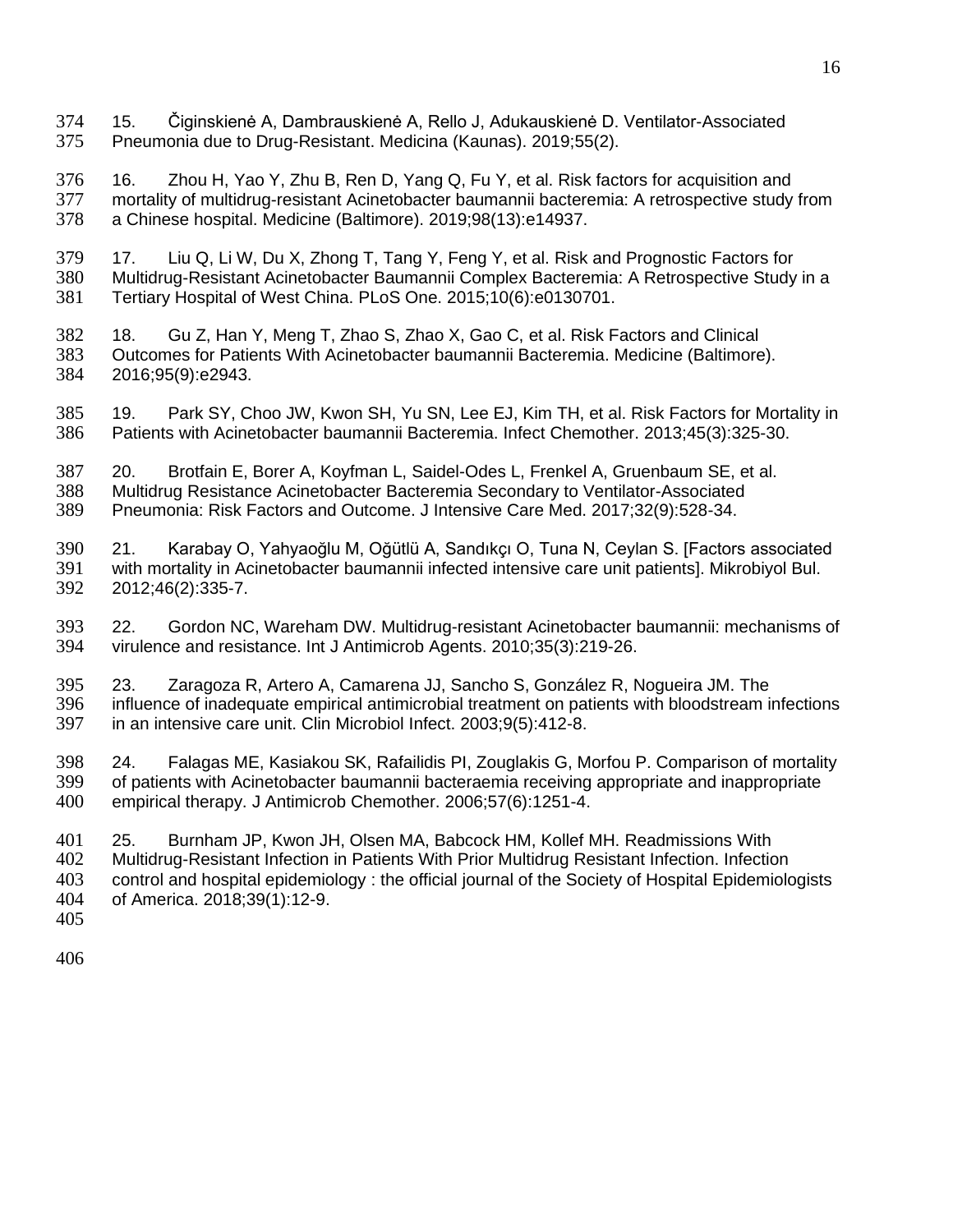Table 1: Baseline demographics and clinical characteristics among hospitalized patients with *Acinetobacter baumannii* infection

| Demographics and clinical       | All           | Inpatient    | Inpatient    | P       |
|---------------------------------|---------------|--------------|--------------|---------|
| characteristics                 | hospitalized  | mortality    | survival     |         |
|                                 | patients with | N=626 (13.6) | $N = 3,973$  |         |
|                                 | A. baumannii  |              | (86.4)       |         |
|                                 | infection     |              |              |         |
|                                 | $N = 4,599$   |              |              |         |
| Age, years, mean (standard      | 67.3 (12.1)   | 70.9 (11.2)  | 66.7 (12.1)  | < 0.001 |
| deviation)                      |               |              |              |         |
| Male                            | 4,484 (97.5)  | 616 (98.4)   | 3,868 (97.4) | 0.120   |
| White                           | 3,008(65.4)   | 406 (64.9)   | 2,602 (65.5) | 0.756   |
| Hispanic or Latino              | 448 (9.7)     | 111(17.7)    | 337(8.5)     | < 0.001 |
| Married                         | 1,811 (39.4)  | 285 (45.5)   | 1,526 (38.4) | 0.001   |
| Community admission             | 1,851 (40.2)  | 182 (29.1)   | 1,669(42)    | < 0.001 |
| Intensive care unit treatment   | 1,041(22.6)   | 272 (43.5)   | 769 (19.4)   | < 0.001 |
| specialty                       |               |              |              |         |
| Prior antibiotic and healthcare |               |              |              |         |
| exposures, 30 days prior to     |               |              |              |         |
| admission                       |               |              |              |         |
| Antibiotic exposure             | 1,761 (38.3)  | 219 (35)     | 1,542 (38.8) | 0.067   |
| Hospital exposure               | 962 (20.9)    | 141 (22.5)   | 821 (20.7)   | 0.288   |
| Intensive care unit exposure    | 244(5.3)      | 43 (6.9)     | 201(5.1)     | 0.060   |
| Nursing home exposure           | 100(2.2)      | 16(2.6)      | 84(2.1)      | 0.481   |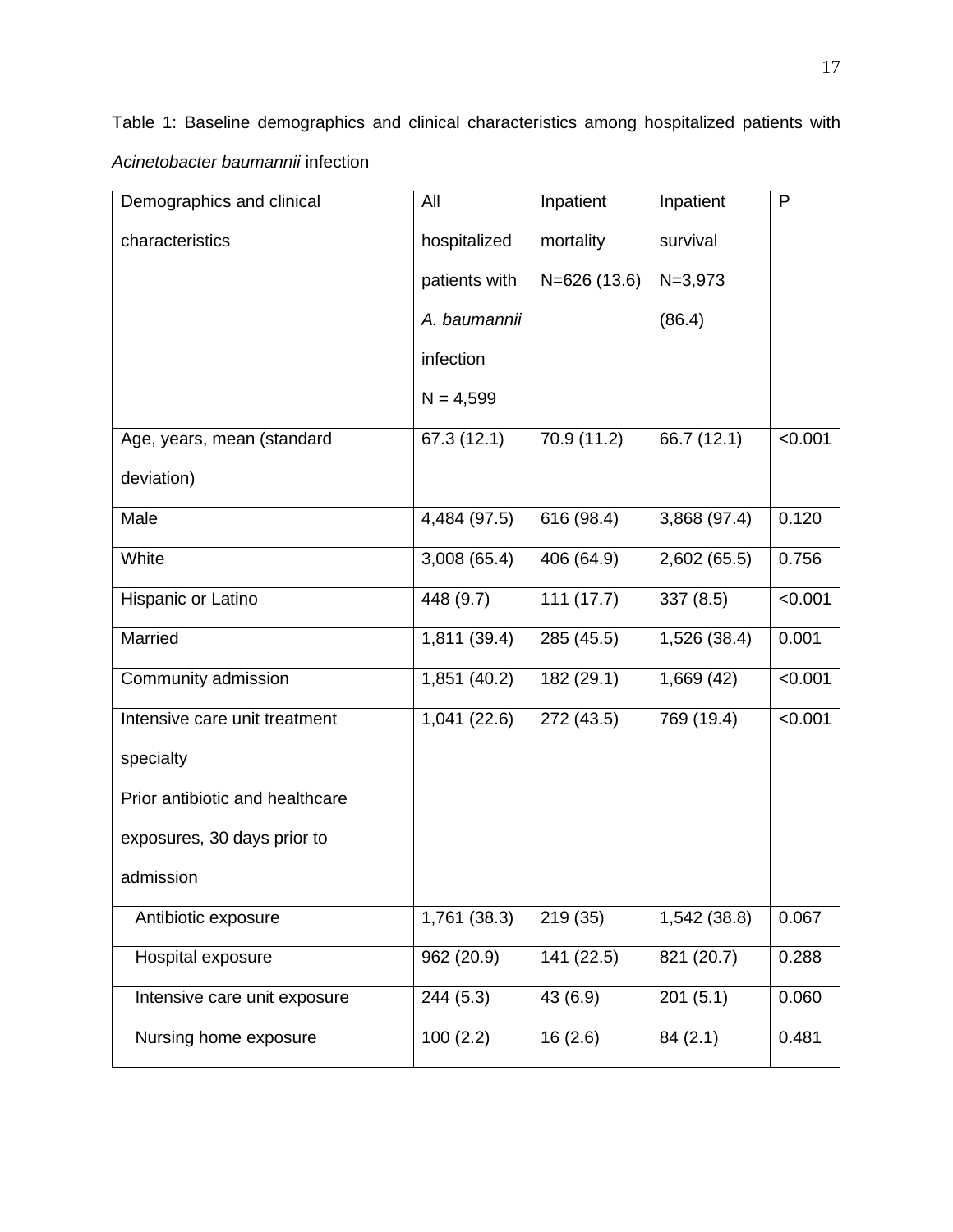| Multidrug-resistant Acinetobacter        | 1,762 (38.3) | 409 (65.3) | 1,353 (34.1) | < 0.001 |
|------------------------------------------|--------------|------------|--------------|---------|
| baumannii (MDRAB) infection <sup>1</sup> |              |            |              |         |
| Carbapenem-resistant Acinetobacter       | 1,155(25.1)  | 285 (45.5) | 870 (21.9)   | < 0.001 |
| baumannii (CRAB) infection <sup>2</sup>  |              |            |              |         |
| Resistance phenotype of index            |              |            |              |         |
| Acinetobacter baumannii isolate          |              |            |              |         |
| Aminoglycoside <sup>3</sup>              | 1,440        | 345 (55.1) | 1095 (27.6)  | < 0.001 |
|                                          | (31.3%)      |            |              |         |
| Ampicillin/sulbactam                     | 867 (18.9%)  | 219 (35.0) | 648 (16.3)   | < 0.001 |
| Anti-pseudomonal penicillins + $\beta$ - | 1,268        | 243 (38.8) | 1,025 (25.8) | < 0.001 |
| lactamase inhibitors <sup>4</sup>        | (27.6%)      |            |              |         |
| Extended-spectrum                        | 3,252        | 505 (80.7) | 2,747 (69.1) | < 0.001 |
| cephalosporins <sup>5</sup>              | (70.7%)      |            |              |         |
| Fluoroquinolones <sup>6</sup>            | 1,988        | 437 (69.8) | 1,551 (39.0) | < 0.001 |
|                                          | $(43.2\%)$   |            |              |         |
| Sulfamethoxazole/trimethoprim            | 1,462        | 314 (50.2) | 1,148 (28.9) | < 0.001 |
|                                          | (31.8%)      |            |              |         |
| <b>Culture characteristics</b>           |              |            |              |         |
| Time to culture from admission,          | $1(0-7)$     | $8(1-27)$  | $1(0-5)$     | < 0.001 |
| days, median (interquartile range)       |              |            |              |         |
| Time to culture report completion,       | $4(3-5)$     | $4(3-5)$   | $4(3-5)$     | 0.003   |
| days, median (interquartile range)       |              |            |              |         |
| Infectious source <sup>7</sup>           |              |            |              |         |
| <b>Blood</b>                             | 534 (11.6)   | 99 (15.8)  | 435 (10.9)   | < 0.001 |
| Bone and joint                           | 204(4.4)     | 20(3.2)    | 184 (4.6)    | 0.105   |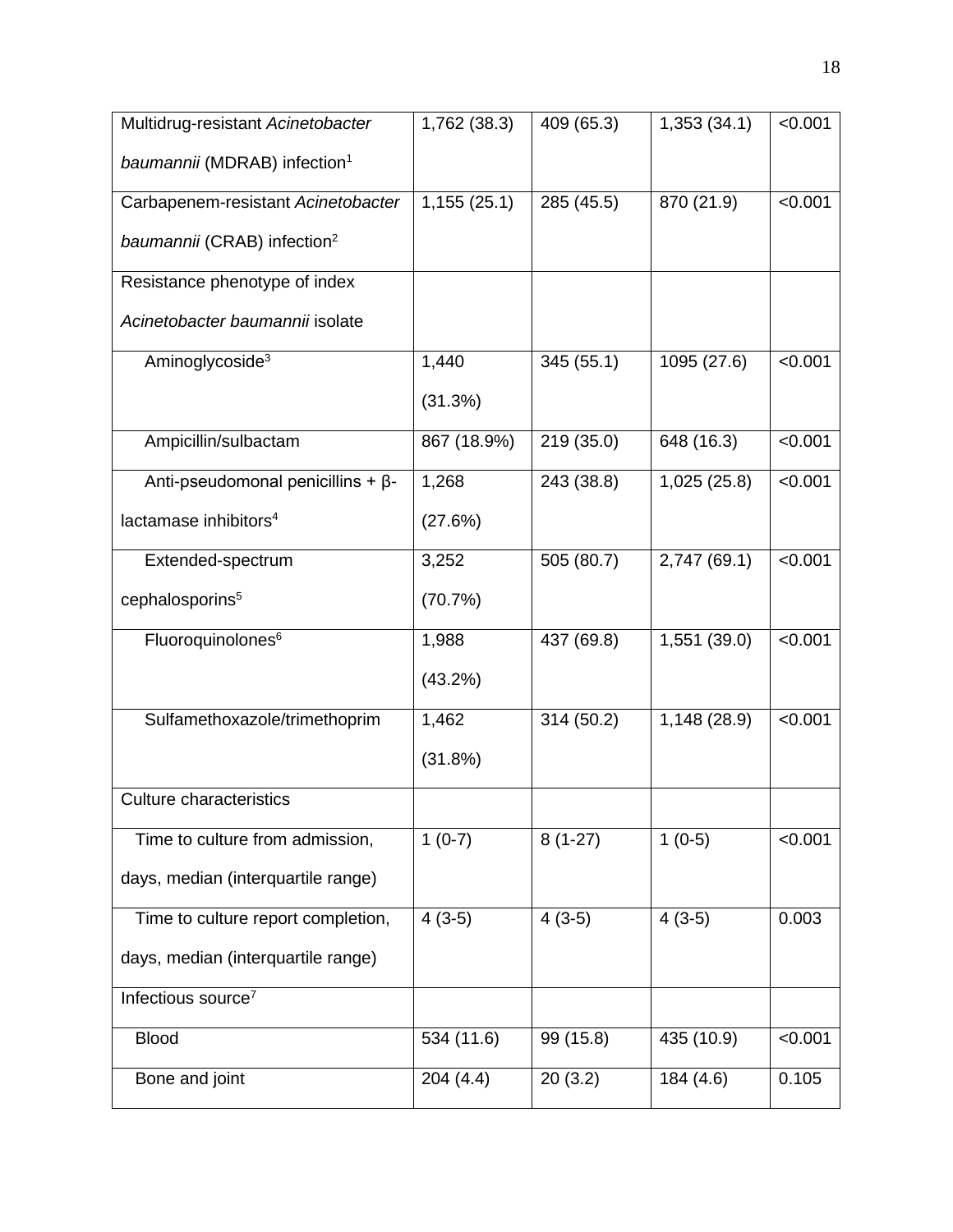| Respiratory              | 1,146 (24.9) | 339 (54.2)  | 807 (20.3)   | < 0.001 |
|--------------------------|--------------|-------------|--------------|---------|
| Skin and tissue          | 1,166 (25.4) | 71(11.3)    | 1,095 (27.6) | < 0.001 |
| Urine                    | 1,313 (28.5) | 87 (13.9)   | 1,226 (30.9) | < 0.001 |
| Other                    | 338 (7.3)    | 38(6.1)     | 300(7.6)     | 0.187   |
| Coinfection <sup>8</sup> | 2,953 (64.2) | 352 (56.2)  | 2,601 (65.5) | < 0.001 |
| Citrobacter              | 81(1.8)      | 15(2.4)     | 66 (1.7)     | 0.194   |
| Enterobacter             | 246 (5.3)    | 23(3.7)     | 223 (5.6)    | 0.045   |
| Enterococcus             | 857 (18.6)   | 88 $(14.1)$ | 769 (19.4)   | 0.002   |
| Escherichia coli         | 466 (10.1)   | 57(9.1)     | 409 (10.3)   | 0.360   |
| Klebsiella               | 455 (9.9)    | 79 (12.6)   | 376 (9.5)    | 0.014   |
| Morganella morganii      | 68 (1.5)     | 8(1.3)      | 60(1.5)      | 0.655   |
| Proteus mirabilis        | 340(7.4)     | 47 (7.5)    | 293 (7.4)    | 0.906   |
| Pseudomonas aeruginosa   | 554 (12)     | 87 (13.9)   | 467 (11.8)   | 0.126   |
| Serratia marcescens      | 60(1.3)      | 15(2.4)     | 45(1.1)      | 0.010   |
| Staphylococcus aureus    | 959 (20.9)   | 109 (17.4)  | 850 (21.4)   | 0.023   |
| Streptococcus pneumoniae | 10(0.2)      | 0(0)        | 10(0.3)      | 0.209   |
| Other                    | 761 (16.5)   | 76 (12.1)   | 685 (17.2)   | 0.001   |
|                          |              |             |              |         |

Data are n (%), unless otherwise indicated. Categorical variables were compared using chisquare or Fisher's exact tests where appropriate, means were compared using t-tests, and medians were compared using non-parametric Wilcoxon tests.

<sup>1</sup>Multidrug-resistant *Acinetobacter baumannii* (MDRAB) infection was defined as infection due to a MDR *A. baumannii* strain as compared to infection due to a non-MDR *A. baumannii* strain, either due to susceptibility or absence of susceptibility testing.

<sup>2</sup>Carbapenem-resistant *Acinetobacter baumannii* (CRAB) infection was defined as infection due to a carbapenem-resistant *A. baumannii* strain as compared to infection due to a non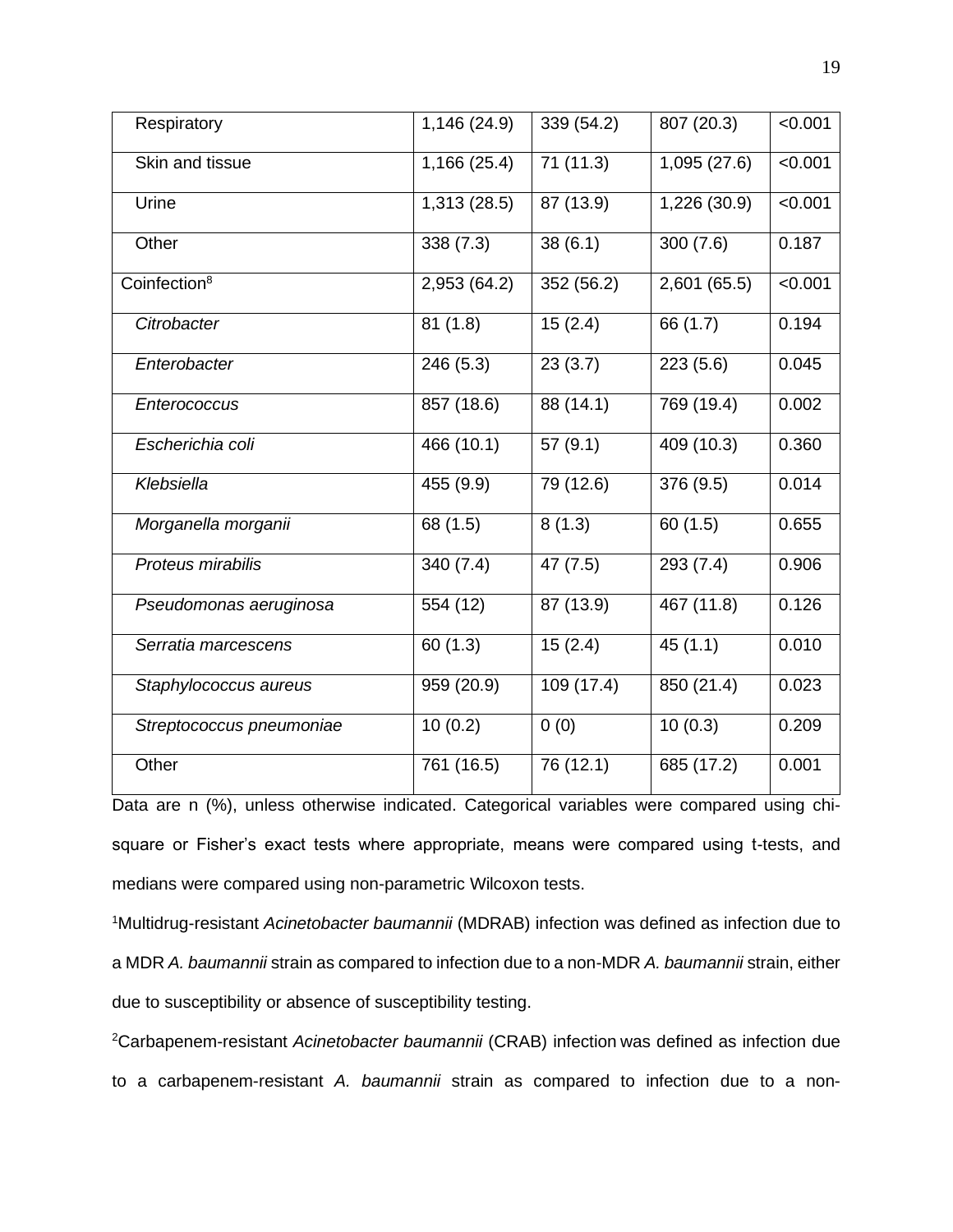carbapenem-susceptible *A. baumannii* strain, either due to susceptibility or absence of susceptibility testing.

<sup>3</sup>Aminoglycosides (amikacin, gentamicin, tobramycin).

 $4$ Anti-pseudomonal penicillins + β-lactamase inhibitors (piperacillin/tazobactam, clavulanate/ticarcillin).

<sup>5</sup>Extended-spectrum cephalosporins (cefepime, ceftazidime, cefotaxime, ceftriaxone).

<sup>6</sup>Fluoroquinolones (ciprofloxacin, levofloxacin).

<sup>7</sup>Counts and percentages are not mutually exclusive as patients may have had multiple positive culture sites positive for *Acinetobacter baumannii*.

<sup>8</sup>Co-infections were assessed from three days prior through the day of *Acinetobacter baumannii* culture collection. Counts and percentages are not mutually exclusive as patients may have had multiple positive organisms in the same culture site, or multiple positive culture sites with multiple organisms.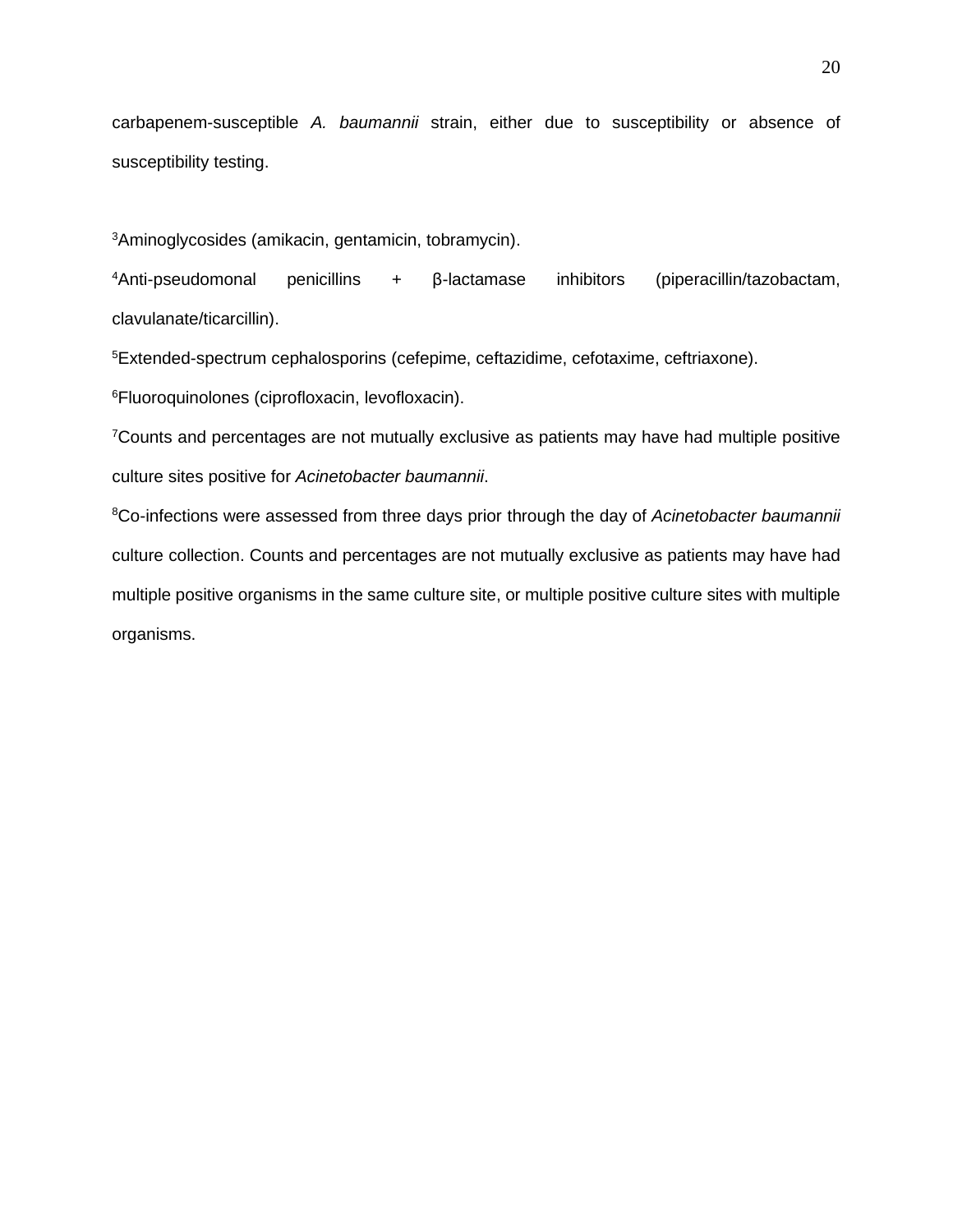Table 2: Current conditions and medical history among hospitalized patients with *Acinetobacter baumannii* infection

|                             | All           | Inpatient     | Inpatient    | $\mathsf{P}$ |
|-----------------------------|---------------|---------------|--------------|--------------|
|                             | hospitalized  | mortality     | survival     |              |
|                             | patients with | $N=626(13.6)$ | $N = 3,973$  |              |
|                             | A. baumannii  |               | (86.4)       |              |
|                             | infection     |               |              |              |
|                             | $N = 4,599$   |               |              |              |
| <b>Current conditions</b>   | 1,711(37.2)   | 283 (45.2)    | 1,428 (35.9) | < 0.001      |
| Anemia                      |               |               |              |              |
| Acute renal failure         | 1,535 (33.4)  | 376 (60.1)    | 1,159 (29.2) | < 0.001      |
| Acute respiratory failure   | 1,411(30.7)   | 474 (75.7)    | 937 (23.6)   | < 0.001      |
| Adverse effects of medical  | 575 (12.5)    | 61(9.7)       | 514 (12.9)   | 0.025        |
| care                        |               |               |              |              |
| Bacterial infection,        | 2,064 (44.9)  | 215(34.3)     | 1,849 (46.5) | < 0.001      |
| unspecified site            |               |               |              |              |
| Complication of surgical or | 993 (21.6)    | 167 (26.7)    | 826 (20.8)   | < 0.001      |
| medical procedure           |               |               |              |              |
| Complication of device,     | 656 (14.3)    | 96 (15.3)     | 560 (14.1)   | 0.410        |
| implant, or graft           |               |               |              |              |
| Fever                       | 420(9.1)      | 62 (9.9)      | 358 (9)      | 0.471        |
| Osteomyelitis and infective | 888 (19.3)    | 88 (14.1)     | 800(20.1)    | < 0.001      |
| arthritis                   |               |               |              |              |
| Pneumonia                   | 1,443(31.4)   | 387 (61.8)    | 1,056 (26.6) | < 0.001      |
| Septicemia                  | 1,828 (39.7)  | 452 (72.2)    | 1,376 (34.6) | < 0.001      |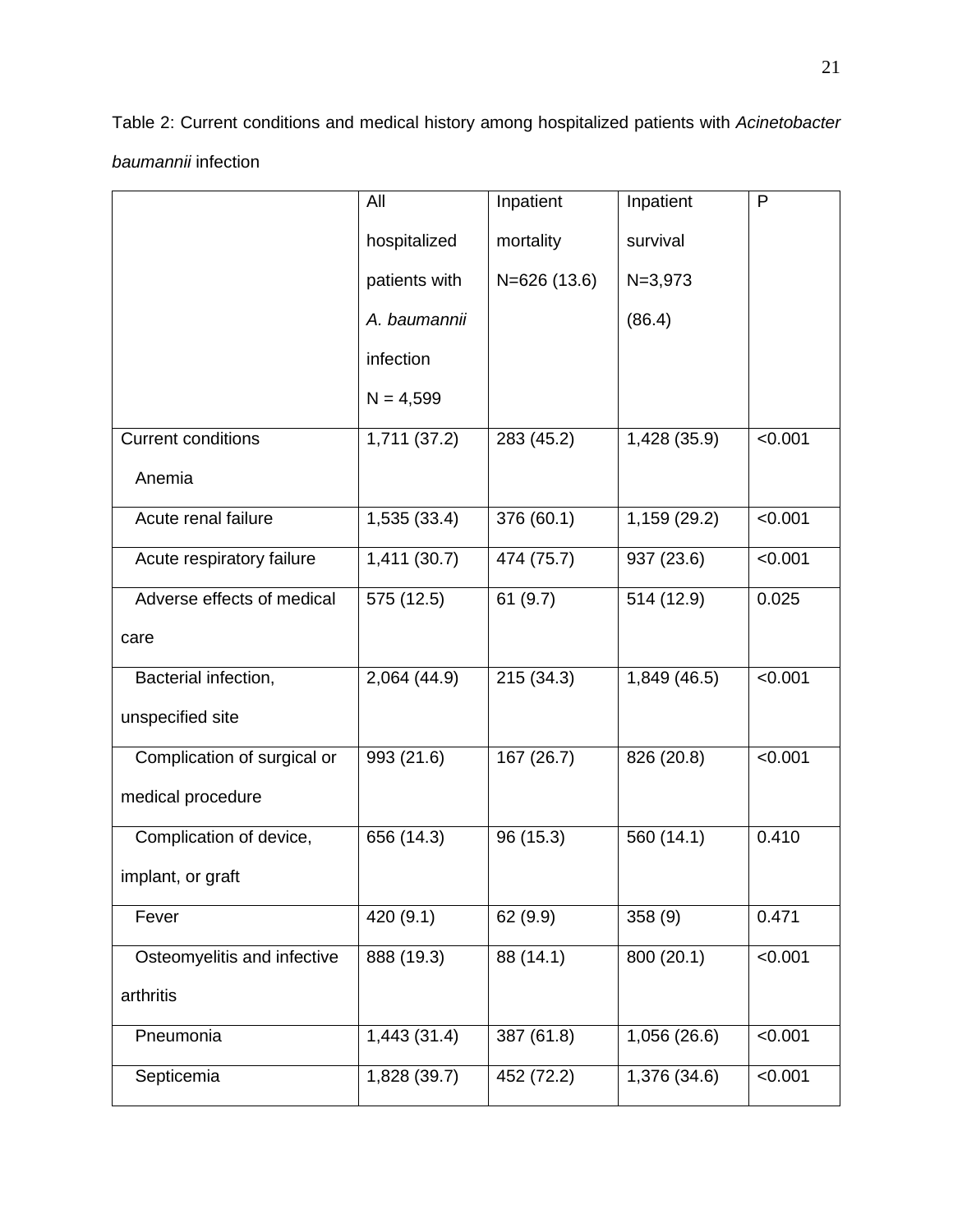| Shock                    | 580 (12.6)   | 277 (44.2) | 303(7.6)     | < 0.001 |
|--------------------------|--------------|------------|--------------|---------|
| Skin and subcutaneous    | 1,092 (23.7) | 91 (14.5)  | 1,001(25.2)  | < 0.001 |
| infection                |              |            |              |         |
| Urinary tract infection  | 1,940 (42.2) | 263 (42)   | 1,677(42.2)  | 0.926   |
| Wound                    | 366 (8.0)    | 42 (6.7)   | 324(8.2)     | 0.214   |
| <b>Medical history</b>   | 1,377 (29.9) | 205 (32.7) | 1,172 (29.5) | 0.099   |
| Atherosclerosis          |              |            |              |         |
| Cancer or malignancy     | 1,225 (26.6) | 186 (29.7) | 1,039 (26.2) | 0.061   |
| Cerebrovascular disease  | 531 (11.5)   | 86 (13.7)  | 445 (11.2)   | 0.065   |
| Chronic kidney disease   | 1,145 (24.9) | 199 (31.8) | 946 (23.8)   | < 0.001 |
| Chronic obstructive      | 1,483 (32.2) | 232 (37.1) | 1,251(31.5)  | 0.006   |
| pulmonary disease        |              |            |              |         |
| Congestive heart failure | 1,057 (23.0) | 186 (29.7) | 871 (21.9)   | < 0.001 |
| Diabetes mellitus        | 2,111 (45.9) | 285 (45.5) | 1,826 (46)   | 0.840   |
| Hypertension             | 3,328 (72.4) | 463 (74)   | 2,865 (72.1) | 0.336   |
| Immunocompromised        | 43 (0.9)     | 9(1.4)     | 34(0.9)      | 0.160   |
| Liver disease            | 322(7)       | 57(9.1)    | 265(6.7)     | 0.027   |
| Transplant               | 39(0.8)      | 10(1.6)    | 29(0.7)      | 0.028   |
| Charlson score, median   | $3(2-6)$     | $4(2-6)$   | $3(1-5)$     | < 0.001 |
| (interquartile range)    |              |            |              |         |
| Elixhauser score, median | $5(3-7)$     | $6(3-7)$   | $5(3-7)$     | < 0.001 |
| (interquartile range)    |              |            |              |         |

Data are n (%), unless otherwise indicated. Categorical variables were compared using chisquare or Fisher's exact tests where appropriate, medians were compared using non-parametric Wilcoxon tests.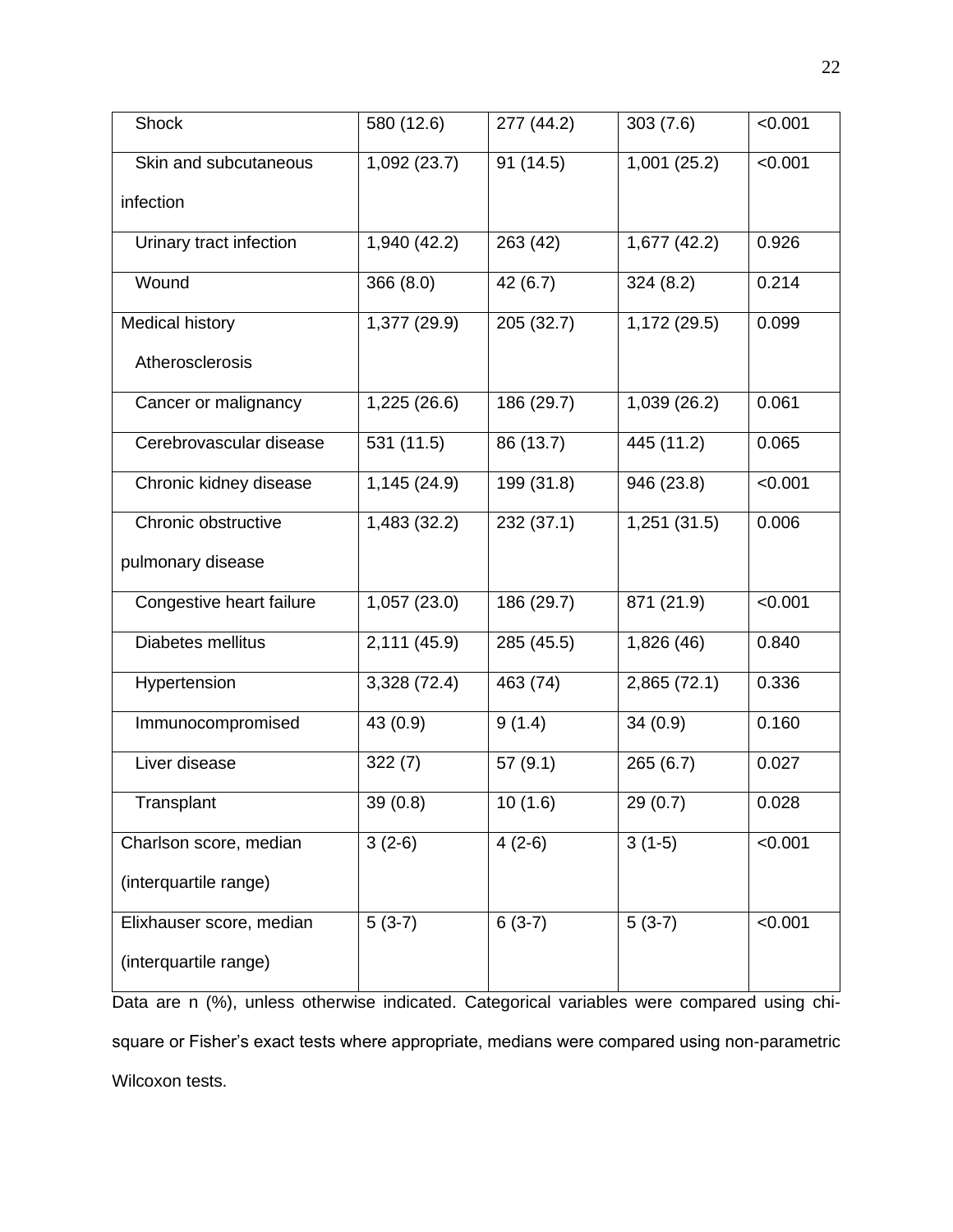Current conditions, including infections and other acute events, were identified using International Classification of Diseases, Ninth or Tenth Revision (ICD-9 or 10) diagnosis and procedure codes during the admission. Medical history was identified using ICD-9/10 codes in the year prior to the admission.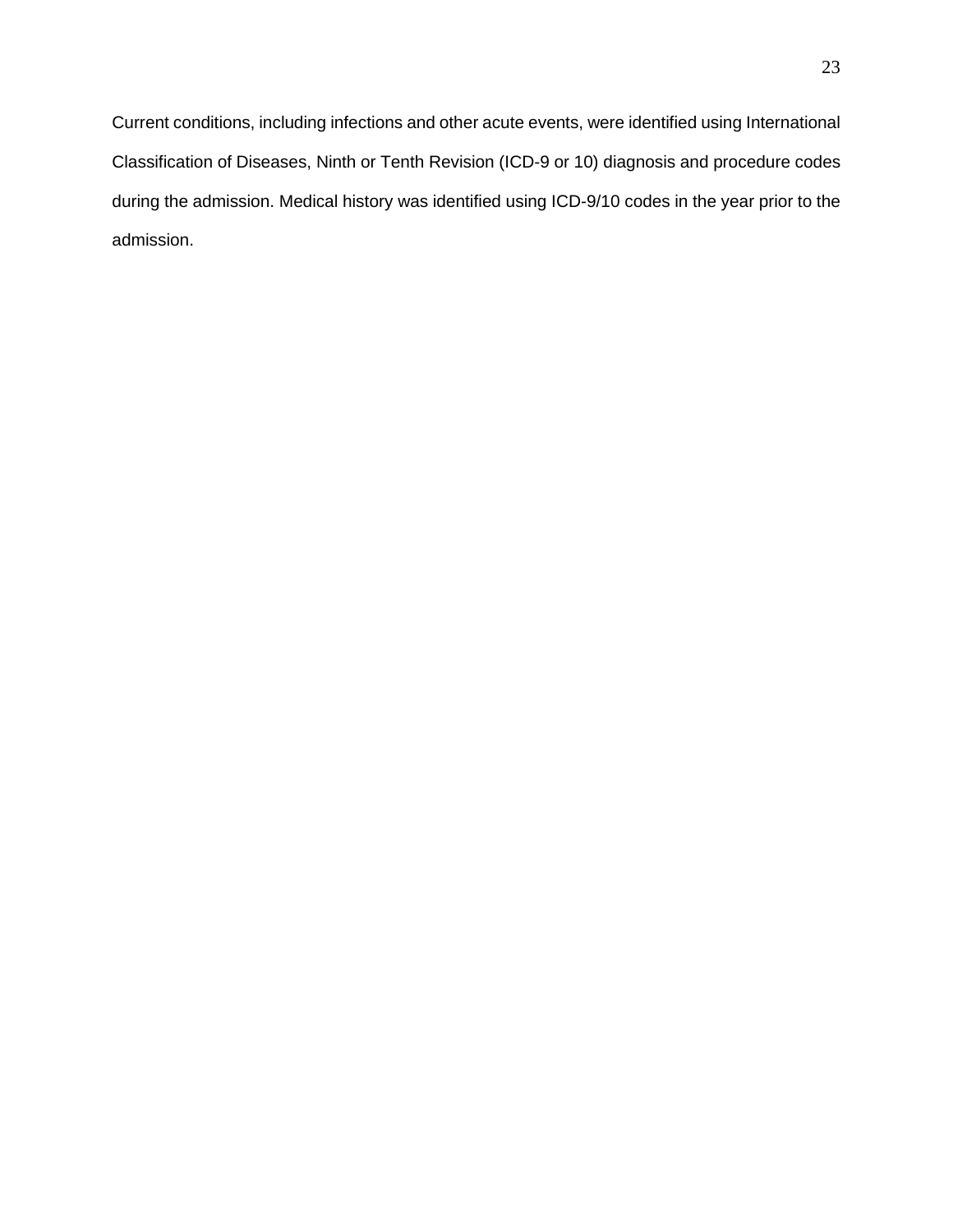| Antibiotic treatments                     | All          | Inpatient     | Inpatient   | P       |
|-------------------------------------------|--------------|---------------|-------------|---------|
|                                           | hospitalized | mortality     | survival    |         |
|                                           | patients     | $N=626(13.6)$ | $N = 3,973$ |         |
|                                           | with an A.   |               | (86.4)      |         |
|                                           | baumannii    |               |             |         |
|                                           | infection    |               |             |         |
|                                           | $N = 4,599$  |               |             |         |
| Inadequate initial treatment <sup>1</sup> | 2,221 (48.3) | 375 (59.9)    | 1,846(46.5) | < 0.001 |
| Amikacin                                  | 56 (1.2)     | 11(1.8)       | 45(1.1)     | 0.185   |
| Ampicillin/sulbactam                      | 380 (8.3)    | 44(7)         | 336 (8.5)   | 0.228   |
| Cefepime                                  | 462 (10)     | 77 (12.3)     | 385 (9.7)   | 0.044   |
| Ceftazidime                               | 104(2.3)     | 21(3.4)       | 83(2.1)     | 0.048   |
| Ceftriaxone                               | 418 (9.1)    | 23(3.7)       | 395 (9.9)   | < 0.001 |
| Ciprofloxacin                             | 814 (17.7)   | 44 (7)        | 770 (19.4)  | < 0.001 |
| Colistin                                  | 87 (1.9)     | 37(5.9)       | 50(1.3)     | < 0.001 |
| Doripenem                                 | 28(0.6)      | 8(1.3)        | 20(0.5)     | 0.021   |
| Doxycycline                               | 163(3.5)     | 4(0.6)        | 159(4)      | < 0.001 |
| Gentamicin                                | 78(1.7)      | 15(2.4)       | 63 (1.6)    | 0.144   |
| Imipenem                                  | 345(7.5)     | 115(18.4)     | 230(5.8)    | < 0.001 |
| Levofloxacin                              | 431 (9.4)    | 30(4.8)       | 401 (10.1)  | < 0.001 |
| Meropenem                                 | 346 (7.5)    | 84 (13.4)     | 262(6.6)    | < 0.001 |
| Minocycline                               | 72 (1.6)     | 3(0.5)        | 69 (1.7)    | 0.019   |
| Piperacillin/tazobactam                   | 1,102(24)    | 155 (24.8)    | 947 (23.8)  | 0.615   |
| Polymyxin B                               | 84 (1.8)     | 46 (7.3)      | 38(1)       | < 0.001 |

Table 3: Antibiotic exposures among hospitalized patients with *Acinetobacter baumannii* infection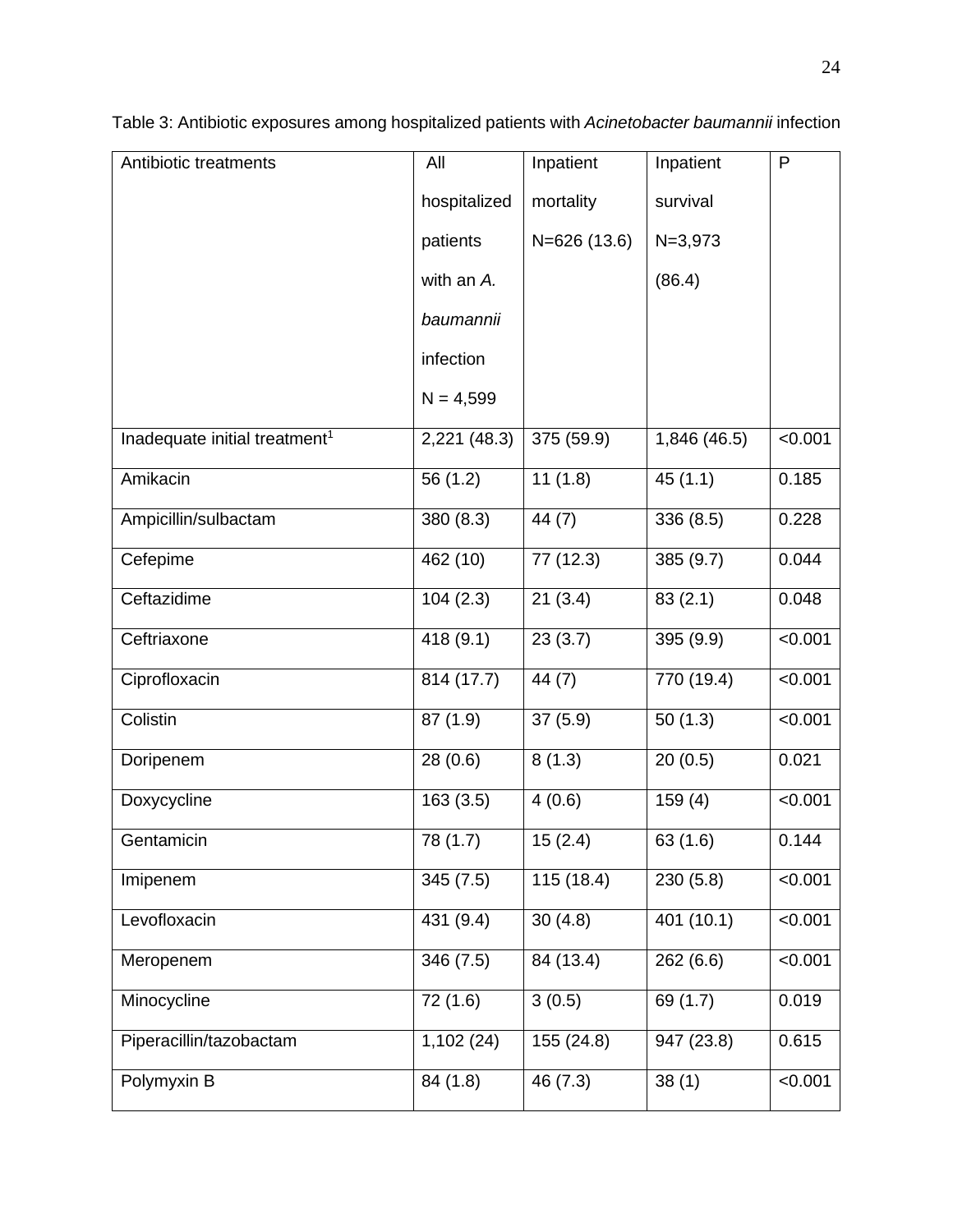| Sulfamethoxazole/trimethoprim            | 368(8)      | 18(2.9)    | 350(8.8)     | < 0.001 |
|------------------------------------------|-------------|------------|--------------|---------|
| Tigecycline                              | 137(3)      | 45 (7.2)   | 92(2.3)      | < 0.001 |
| Tobramycin                               | 52(1.1)     | 12(1.9)    | 40(1)        | 0.045   |
| Antibiotic classes                       |             |            |              |         |
| Aminoglycoside <sup>2</sup>              | 186(4)      | 38(6.1)    | 148(3.7)     | 0.006   |
| Carbapenems <sup>3</sup>                 | 716 (15.6)  | 206 (32.9) | 510 (12.8)   | < 0.001 |
| Extended-spectrum                        | 980 (21.3)  | 120 (19.2) | 860 (21.6)   | 0.160   |
| cephalosporins <sup>4</sup>              |             |            |              |         |
| Fluoroquinolones <sup>5</sup>            | 1232 (26.8) | 73 (11.7)  | 1,159 (29.2) | < 0.001 |
| Anti-pseudomonal penicillins + $\beta$ - | 1,106(24)   | 156 (24.9) | 950 (23.9)   | 0.583   |
| lactamase inhibitors <sup>6</sup>        |             |            |              |         |
| Polymyxins <sup>7</sup>                  | 169(3.7)    | 81 (12.9)  | 88 (2.2)     | < 0.001 |
| Tetracyclines <sup>8</sup>               | 235(5.1)    | 7(1.1)     | 228(5.7)     | < 0.001 |

Data are n (%). Categorical variables were compared using chi-square or Fisher's exact tests where appropriate.

Assessed antibiotic treatment with activity against *A. baumannii,* which included amikacin, ampicillin/sulbactam, cefepime, cefotaxime, ceftazidime, ceftriaxone, ciprofloxacin, clavulanate/ticarcillin, colistin, doripenem, doxycycline, gentamicin, imipenem, levofloxacin, meropenem, minocycline, piperacillin/tazobactam, polymyxin B, sulfamethoxazole/trimethoprim, tetracycline, tigecycline and tobramycin.

1 Inadequate initial treatment was assessed from culture collection of the *A. baumannii* isolate until the 4<sup>th</sup> day after culture and defined as lack of receipt of at least one antibiotic with susceptibility. <sup>2</sup>Aminoglycosides (amikacin, gentamicin, tobramycin).

3Carbapenems (imipenem, meropenem, doripenem).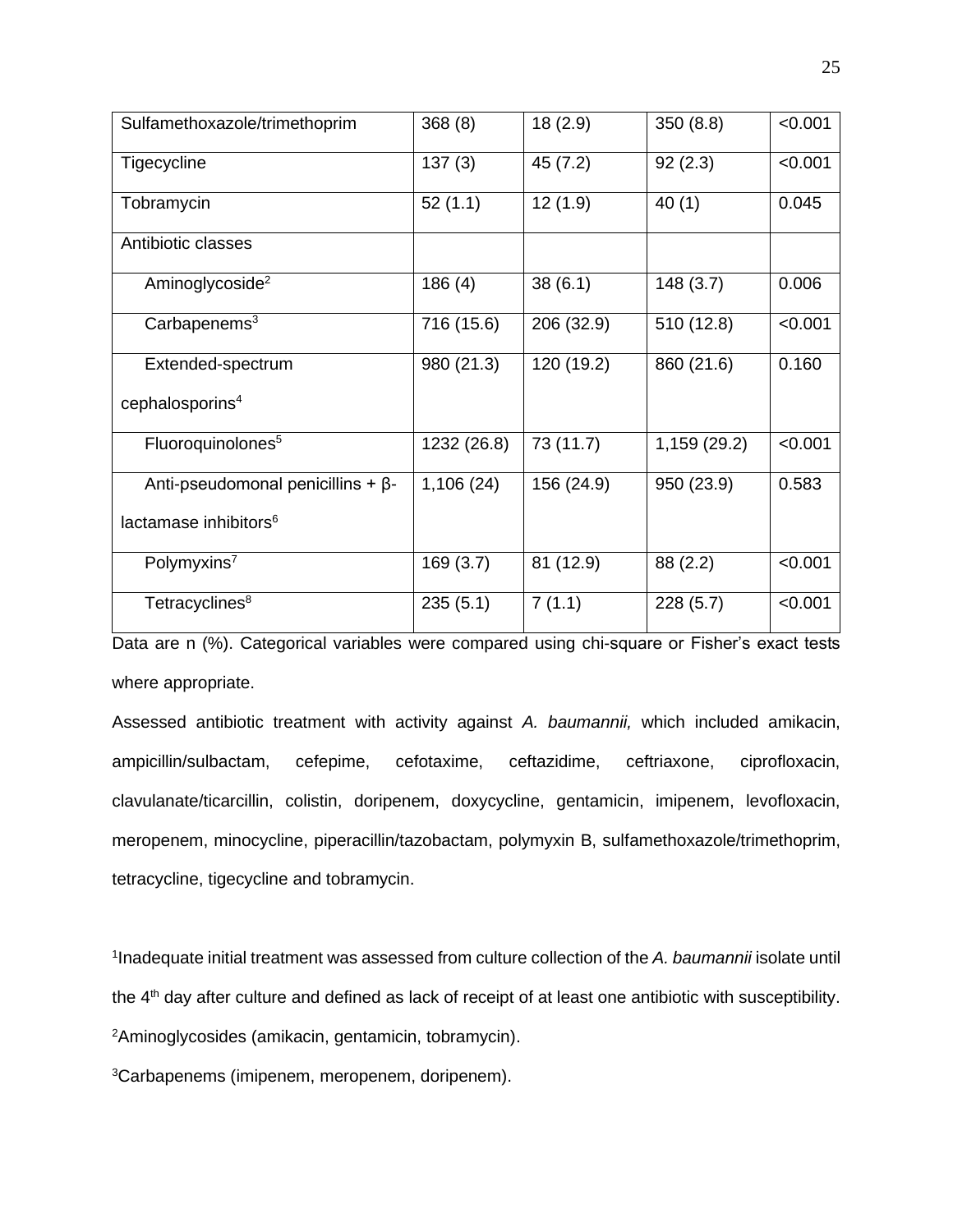Extended-spectrum cephalosporins (cefepime, ceftazidime, cefotaxime, ceftriaxone).

Fluoroquinolones (ciprofloxacin, levofloxacin).

Anti-pseudomonal penicillins + β-lactamase inhibitors (piperacillin/tazobactam, clavulanate/ticarcillin).

Polymyxins (colistin, polymyxin B).

Tetracyclines (tetracycline, minocycline, doxycycline).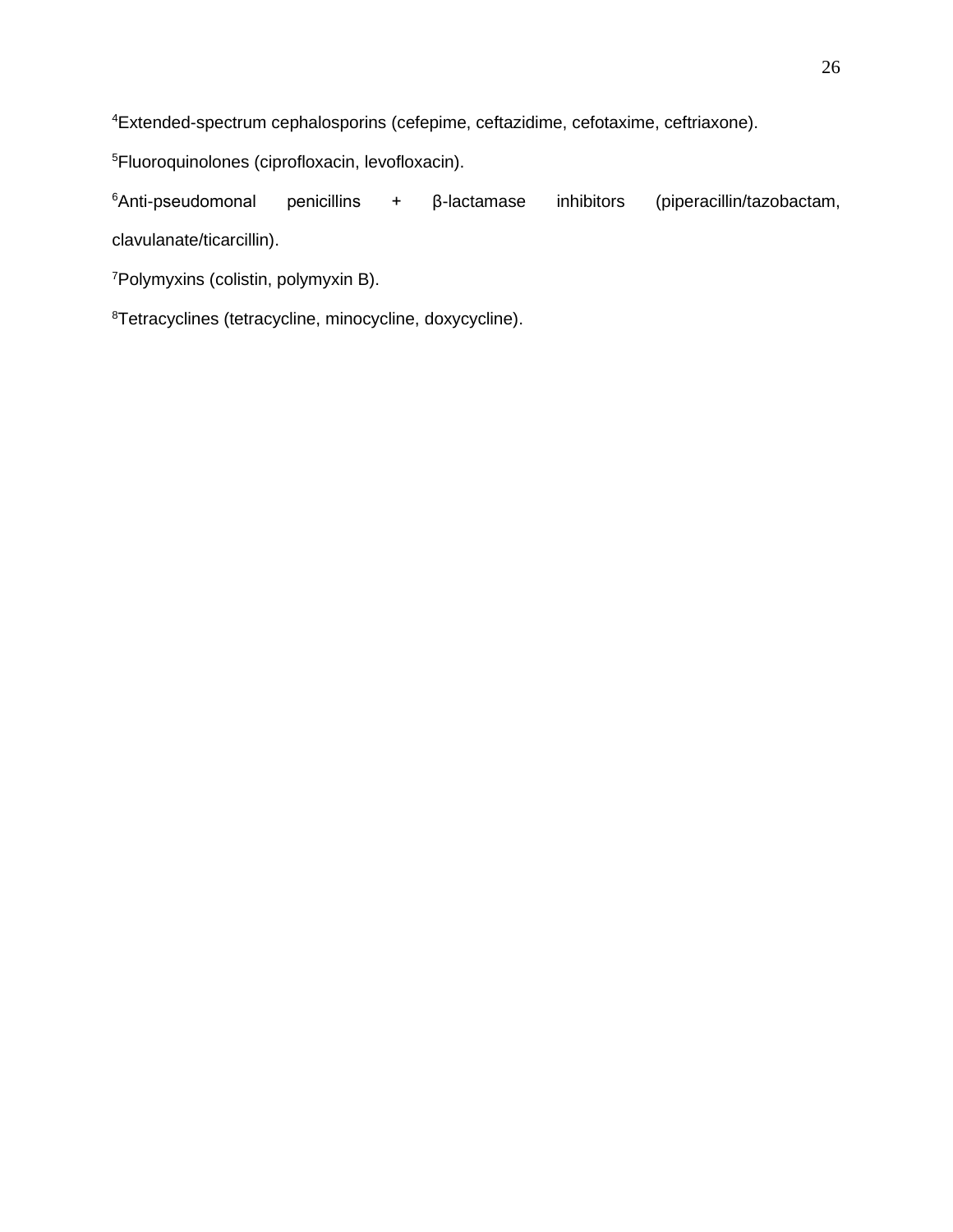Table 4: Independent predictors of mortality among hospitalized patients with *Acinetobacter baumannii* infection

| <b>Predictor</b>                          | <b>Adjusted odds</b> | Lower 95%        | Upper 95%        |
|-------------------------------------------|----------------------|------------------|------------------|
|                                           | ratio                | confidence limit | confidence limit |
| <b>Current conditions</b>                 |                      |                  |                  |
| Acute respiratory failure                 | 3.94                 | 3.07             | 5.05             |
| Shock                                     | 3.05                 | 2.36             | 3.94             |
| Acute renal failure                       | 2.01                 | 1.62             | 2.49             |
| Septicemia                                | 1.62                 | 1.27             | 2.08             |
| Anemia                                    | 1.33                 | 1.08             | 1.65             |
| Inadequate initial treatment <sup>1</sup> | $\overline{1.30}$    | 1.04             | 1.64             |
| Infectious source                         |                      |                  |                  |
| <b>Blood source</b>                       | 1.94                 | 1.40             | 2.69             |
| Respiratory source                        | 1.64                 | 1.29             | 2.09             |
| Multidrug-resistant                       |                      |                  |                  |
| Acinetobacter baumannii                   |                      |                  |                  |
| (MDRAB) infection <sup>2</sup>            | 1.66                 | 1.30             | 2.12             |
| <b>Medical history</b>                    |                      |                  |                  |
| Liver disease                             | 2.15                 | 1.46             | 3.17             |
| Cancer or malignancy                      | 1.40                 | 1.11             | 1.76             |
| Age, years                                | 1.04                 | 1.03             | 1.05             |

The adjusted odds ratios are estimated from multivariable analysis of the data. The final multivariable unconditional logistic regression model included all predictive variables listed in the table above (odds ratio >1) and controlled for the following variables: treatment with tigecycline, tetracyclines, polymyxins, fluroquinolones, and/or carbapenems, time to culture from admission,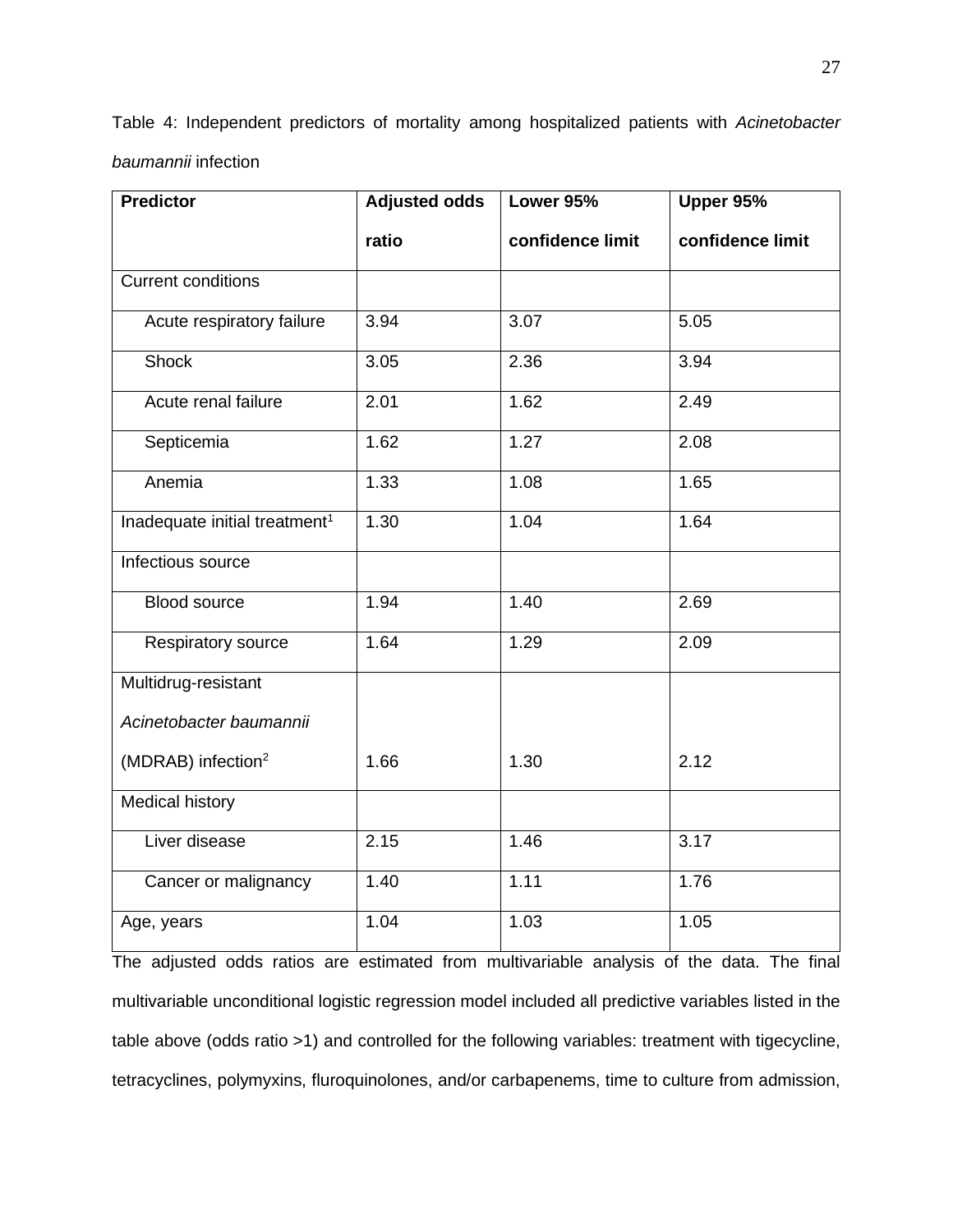osteomyelitis and infective arthritis, bacterial infection of an unspecified site, and year of treatment.

1 Inadequate initial treatment was assessed from culture collection of the *A. baumannii* isolate until the 4<sup>th</sup> day after culture and defined as lack of receipt of at least one antibiotic with susceptibility.

<sup>2</sup>Multidrug-resistant *Acinetobacter baumannii* (MDRAB) infection was defined as infection due to a MDR *A. baumannii* strain as compared to infection due to a non-MDR *A. baumannii* strain, either due to susceptibility or absence of susceptibility testing.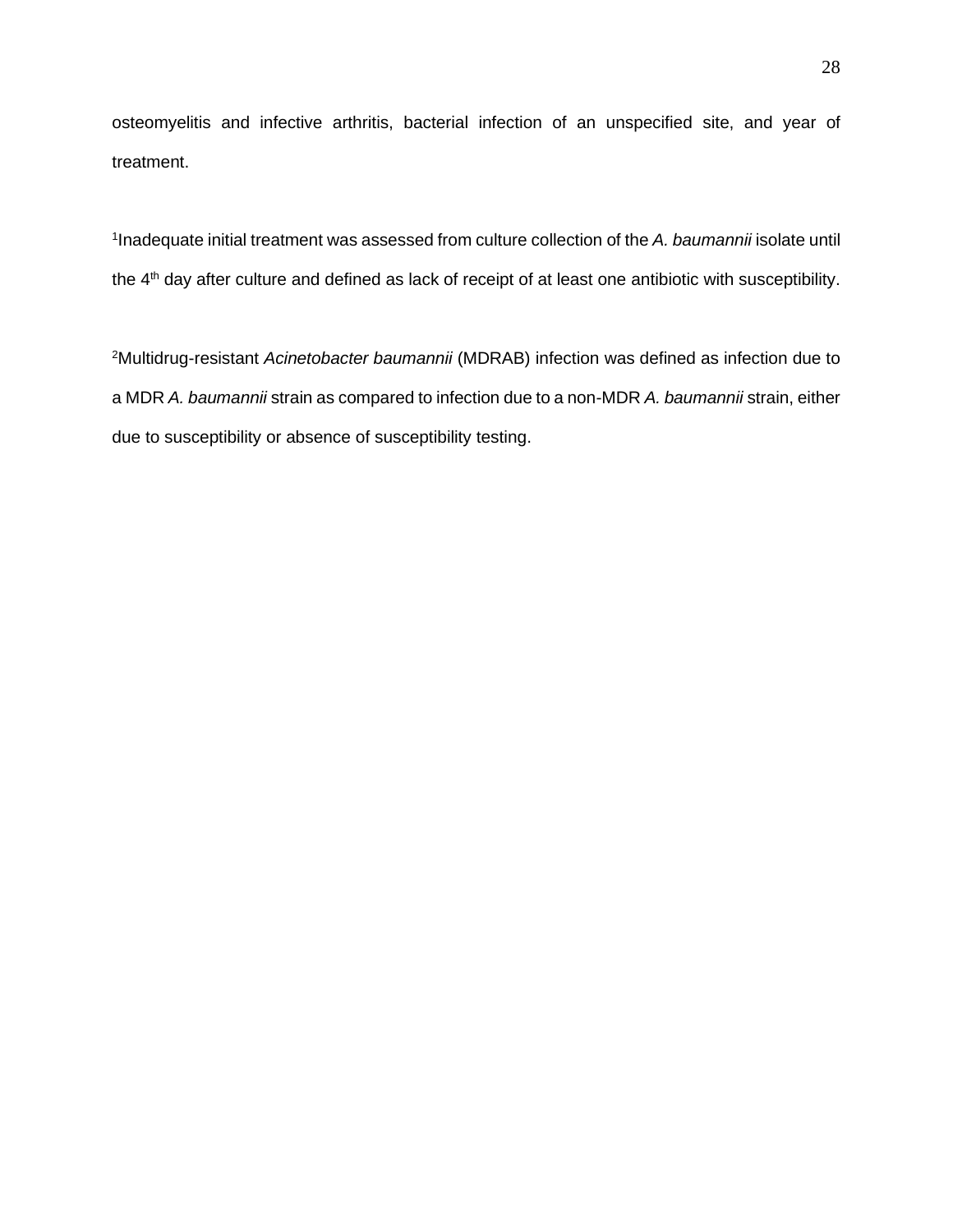| <b>Clinical outcomes</b>       | All hospitalized | <b>MDRAB</b>  | Non-          | Adjusted             | <b>CRAB</b>    | Non-CRAB      | Adjusted             |
|--------------------------------|------------------|---------------|---------------|----------------------|----------------|---------------|----------------------|
|                                | patients with    | infection*    | <b>MDRAB</b>  | odds ratio,          | infection**    | infection     | odds ratio,          |
|                                | an A.            | $(N = 1,762)$ | infection     | (95%                 | $(N = 1, 155)$ | $(N = 2,482)$ | (95%                 |
|                                | baumannii        |               | $(N = 2,802)$ | Confidence           |                |               | Confidence           |
|                                | infection        |               |               | Interval)            |                |               | Interval)            |
|                                | $(N = 4,599)$    |               |               |                      |                |               |                      |
| Inpatient mortality            | 626 (13.6%)      | 409 (23.1%)   | 216 (7.7%)    | 1.61 (1.26-          | 285 (24.7%)    | 210 (8.5%)    | $1.68(1.31 -$        |
|                                |                  |               |               | $2.06)$ <sup>a</sup> |                |               | $(2.17)^{b}$         |
| Mortality within 30 days       | 676 (14.7%)      | 391 (22.2%)   | 282           | 1.71 (1.40-          | 270 (23.4%)    | 266 (10.7%)   | 1.62 (1.29-          |
| of culture                     |                  |               | $(10.1\%)$    | $2.10$ <sup>c</sup>  |                |               | $2.04$ <sup>d</sup>  |
| Reinfection within 30          | 157/3,973        | 100/1,353     | 55/2,586      | 2.66 (1.88-          | 68/870         | 61/2,272      | $2.31(1.61 -$        |
| days of discharge <sup>1</sup> | $(4.0\%)$        | $(7.4\%)$     | $(2.1\%)$     | $(3.77)^e$           | (7.8%)         | (2.7%)        | $3.33$ <sup>f</sup>  |
| Length of hospital stay        | 2,411 (52.4%)    | 1,210 (68.7%) | 1,192         | 1.25 (1.03-          | 821 (71.1%)    | 1,112         | 1.31 (1.04-          |
| greater than 10 days           |                  |               | (42.5%)       | $1.52)$ <sup>g</sup> |                | $(44.8\%)$    | $1.65)$ <sup>h</sup> |
| Readmission within 30          | 935/3,973        | 341/1,353     | 582/2,586     | 1.02(0.87)           | 215/870        | 528/2,272     | 0.95(0.78)           |
| days of discharge <sup>1</sup> | (23.5%)          | (25.2%)       | (22.5%)       | $(1.19)^{i}$         | (24.7%)        | (23.2%)       | $1.14$ <sup>j</sup>  |

Table 5: Clinical outcomes among hospitalized patients with *Acinetobacter baumannii* infection overall and stratified by resistance

Data are n (%) or adjusted odds ratio (95% confidence interval).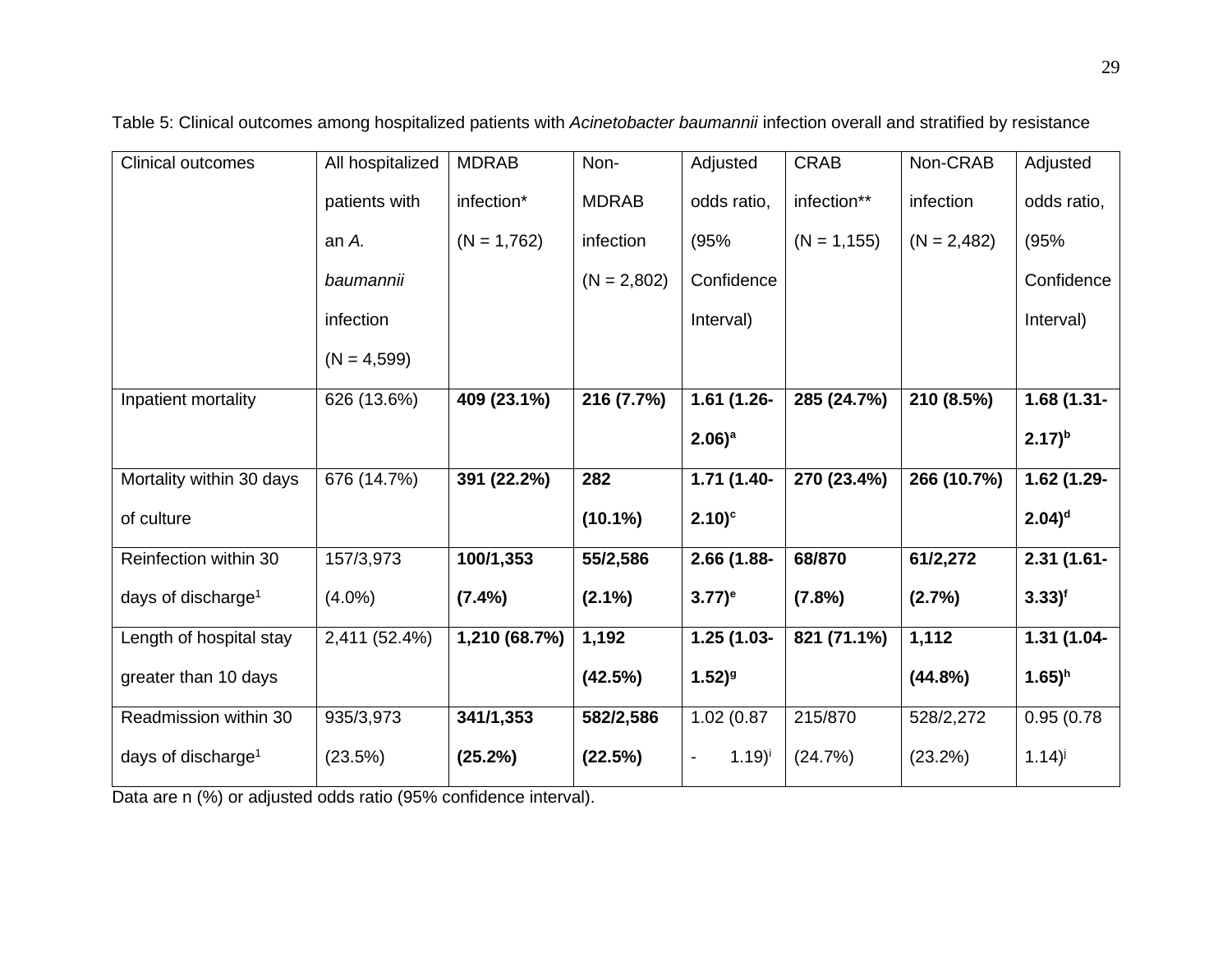Categorical variables were compared using chi-square or Fisher's exact tests where appropriate, means were compared using t-tests, and medians were compared using non-parametric Wilcoxon tests. Bolded indicates p-value <0.05 for comparison of resistant and non-resistant phenotypes.

The adjusted odds ratios are estimated from multivariable analysis of the data.

<sup>1</sup>Only measured among patients who were discharged alive.

\*Multidrug-resistant *Acinetobacter baumannii* (MDRAB) infection was defined as *A. baumannii* infection due to an isolate that demonstrated non-susceptibility (intermediate or resistant) to at least 1 drug in at least 3 antibiotic classes (extended-spectrum cephalosporins, fluoroquinolones, aminoglycosides, carbapenems, piperacillin/tazobactam, and ampicillin/sulbactam). Non-MDRAB infection was defined as infection due to an isolate that demonstrated susceptibility to at least 1 drug in at least 3 antibiotic classes. Data not available in 35 patients to define MDRAB or non-MDRAB, as two or fewer antibiotic classes were tested for susceptibility.

\*\*Carbapenem-resistant *Acinetobacter baumannii* (CRAB) infection was defined as *A. baumannii* infection due to an isolate that demonstrated non-susceptibility to at least 1 carbapenem (imipenem, meropenem, or doripenem). Non-CRAB infection was defined as infection due to an isolate that demonstrated susceptibility to at least 1 carbapenem. Data not available in 962 patients to define CRAB or non-CRAB, as no carbapenems were tested for susceptibility.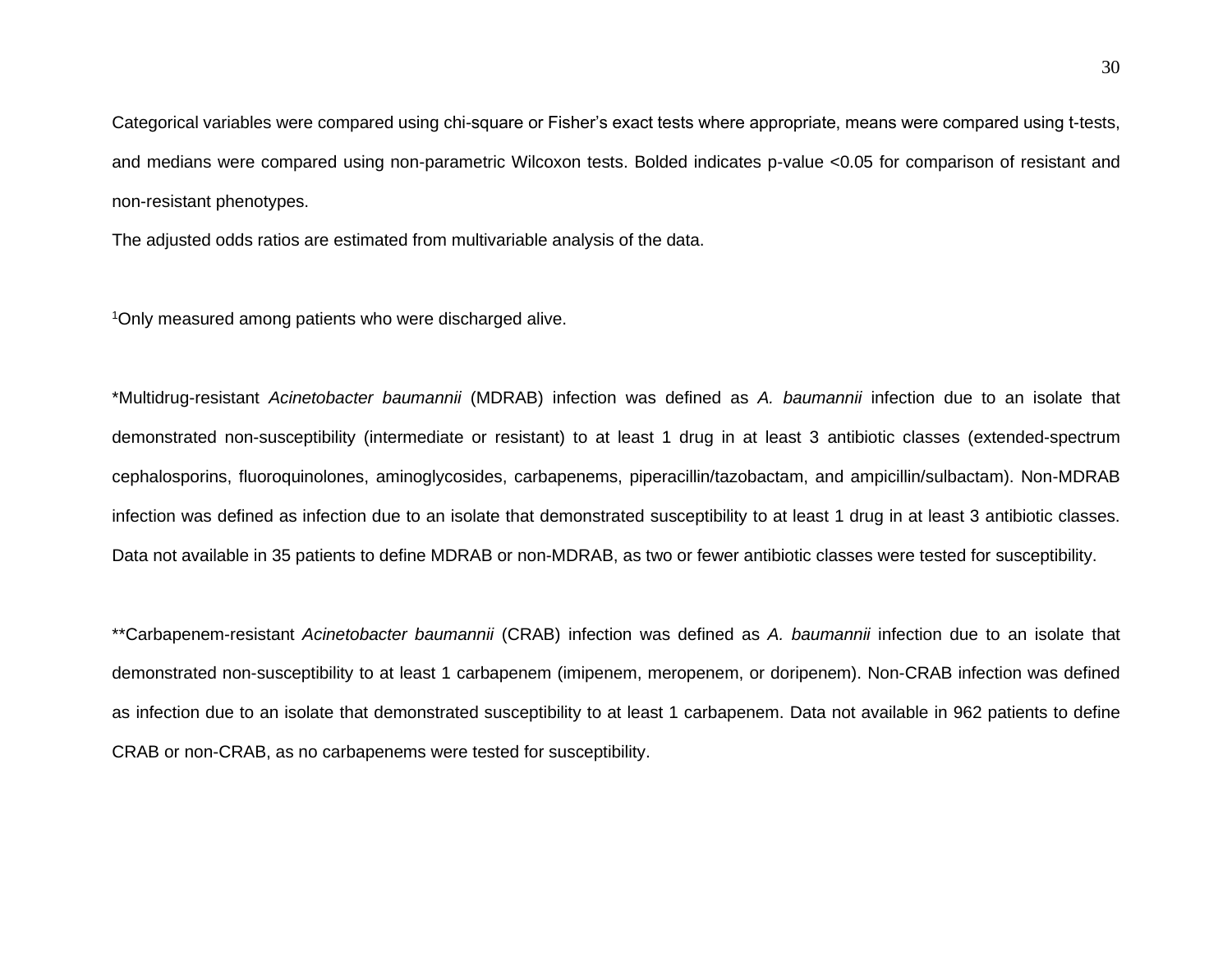<sup>a</sup>Adjusted for the following current conditions (acute renal failure, acute respiratory failure, anemia, osteomyelitis and infective arthritis, septicemia, shock), medical history (cancer or malignancy, liver disease), infectious source (blood, respiratory), age, inadequate initial treatment, antibiotic treatment (carbapenems, fluoroquinolones, polymyxins, tigecycline), time to culture from admission, and year of treatment.

bAdjusted for the following current conditions (acute renal failure, acute respiratory failure, anemia, bacterial infection unspecified site, complication of surgical or medical procedure, septicemia, shock), medical history (cancer or malignancy, liver disease), infectious source (blood, respiratory), age, antibiotic treatment (carbapenems, fluoroquinolones, polymyxins, tetracyclines, tigecycline), time to culture from admission, and year of treatment.

<sup>c</sup>Adjusted for the following current conditions (acute renal failure, acute respiratory failure, anemia, bacterial infection unspecified site, fever, pneumonia, osteomyelitis and infective arthritis, septicemia, shock), medical history (cancer or malignancy, chronic obstructive pulmonary disease, liver disease), infectious source (blood, respiratory), age, antibiotic treatment (carbapenems, tigecycline) and year of treatment.

<sup>d</sup>Adjusted for the following current conditions (anemia, acute renal failure, acute respiratory failure, fever, osteomyelitis and infective arthritis, septicemia, shock, wound), medical history (cancer or malignancy, liver disease), infectious source (blood, respiratory), age, Charlson score, antibiotic treatment (carbapenems, polymyxins, tigecycline), and year of treatment.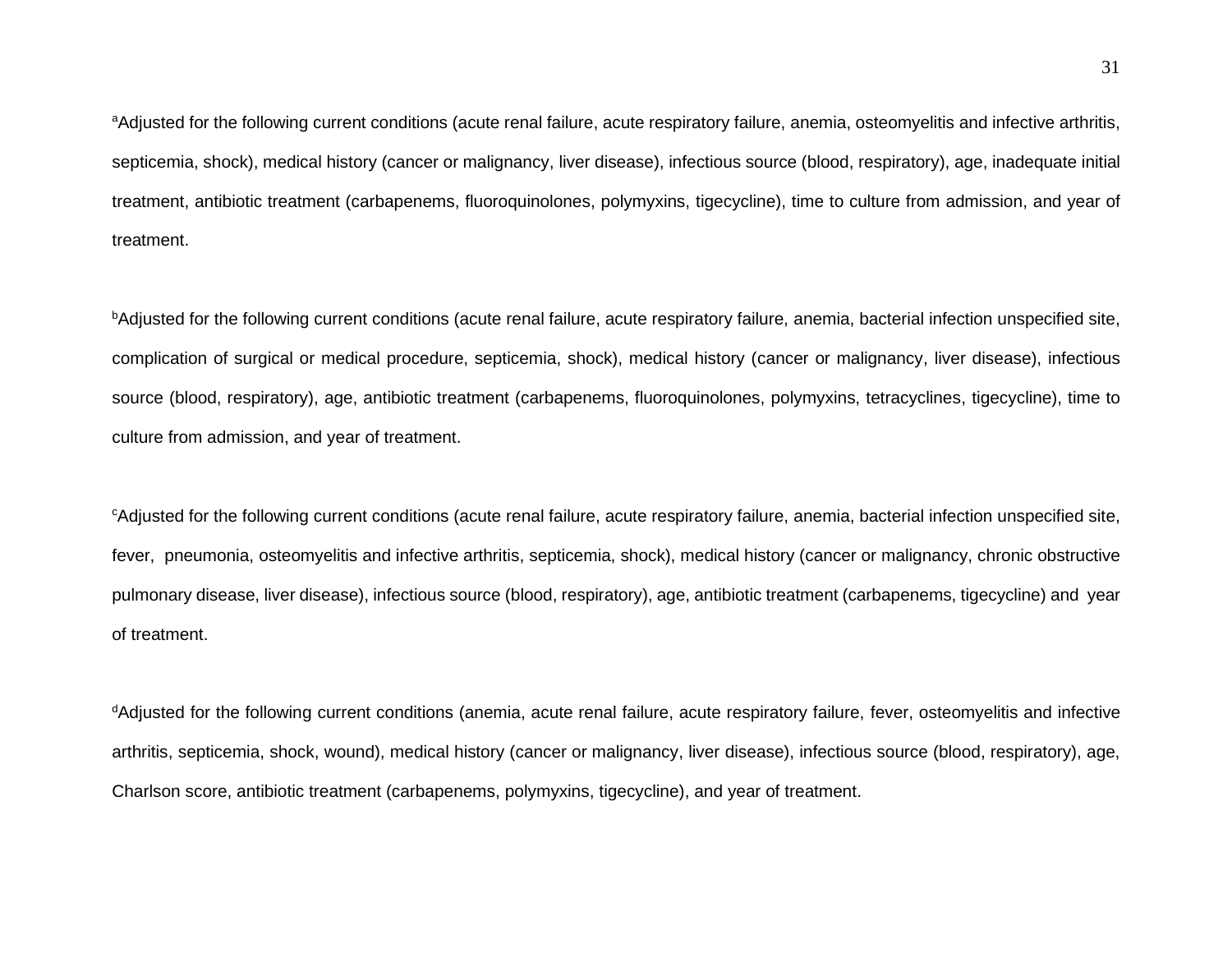<sup>e</sup>Adjusted for the following current conditions (acute respiratory failure), infectious source (blood), antibiotics in the prior 30 days, and year of treatment.

<sup>f</sup>Adjusted for the following current conditions (acute respiratory failure), infectious source (blood), antibiotics in the prior 30 days, nursing home stay in the prior 30 days, and year of treatment.

9Adjusted for the following current conditions (anemia, acute renal failure, acute respiratory failure, complication of device, implant, or graft, pneumonia, osteomyelitis and infective arthritis, septicemia), medical history (cancer or malignancy), infectious source (respiratory), age, inadequate initial treatment, antibiotic treatment (doxycycline, fluoroquinolones, piperacillin/tazobactam, polymyxins), intensive care unit treatment specialty, time to culture from admission, and year of treatment.

hAdjusted for the following current conditions (anemia, acute renal failure, acute respiratory failure, fever, complication of device, implant, or graft, pneumonia, osteomyelitis and infective arthritis, septicemia, wound), Charlson score, infectious source (respiratory), age, inadequate initial treatment, antibiotic treatment (doxycycline, fluoroquinolones, piperacillin/tazobactam, polymyxins), time to culture from admission, and year of treatment.